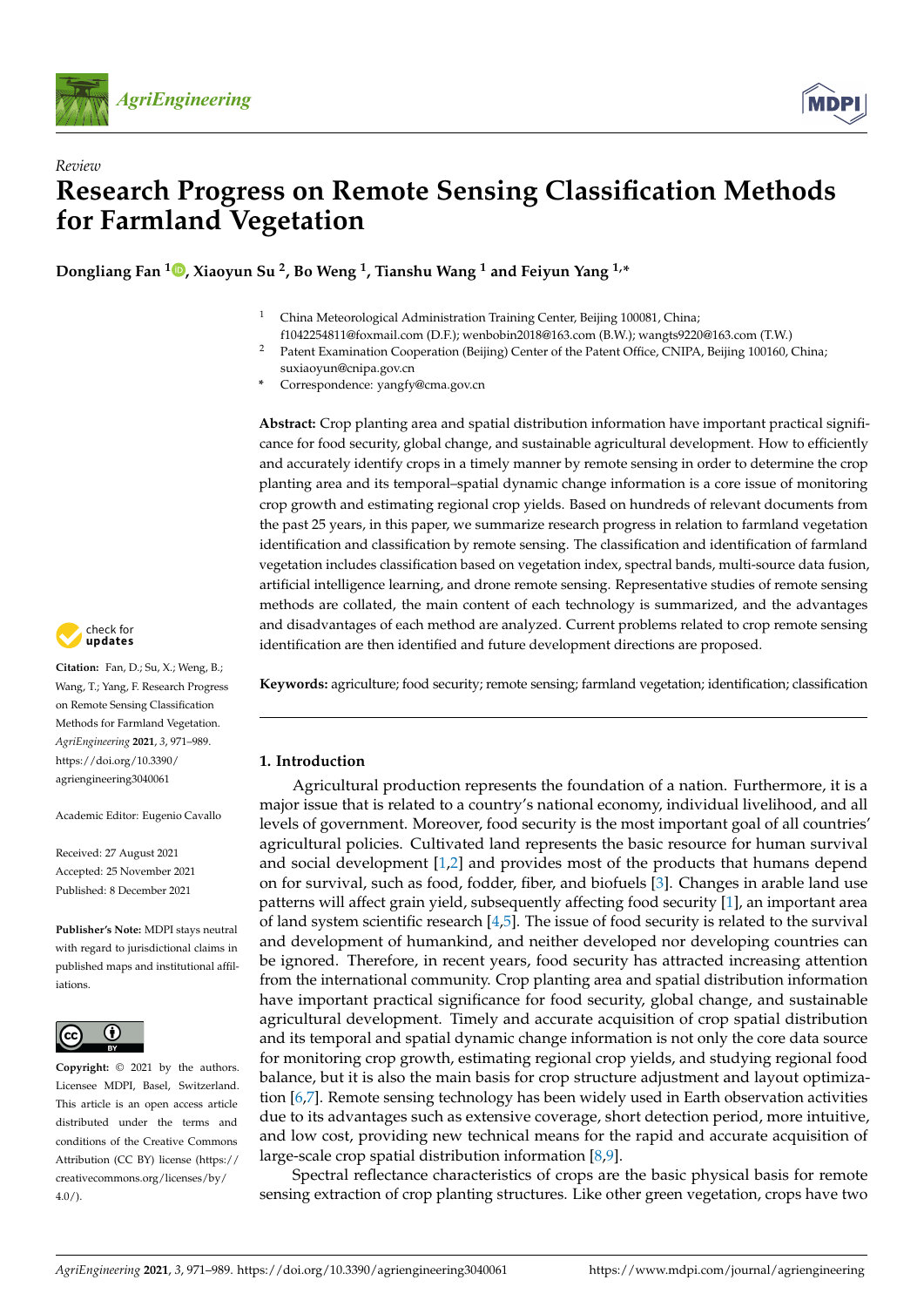absorption bands in the blue and red wavelengths of visible light, and their reflectivity is low. There is an obvious reflection peak in the visible green band between the two absorption bands, close to  $1.1 \mu m$ . In the infrared band, the reflectance reaches a peak, forming a unique feature of vegetation. In the mid-infrared band (1.3–2.5 µm), due to the influence of the water content of green plants, the absorption rate increases greatly, the reflectance decreases greatly, and a low valley is formed in the water absorption zone. These crop spectral features are often different due to the type of crop, growing season, growth conditions, and field management [\[10,](#page-13-9)[11\]](#page-14-0). Therefore, the scientific and rational use of the differences in crop spectral features can achieve remote sensing extraction of various crops.

Temporal characteristics of crops are the specific theoretical basis for crop remote sensing identification. Affected by the phenomena of "same matter with different spectrum and foreign matter with same spectrum" and mixed pixel effects, remote sensing recognition of crops is much more complicated than remote sensing extraction of natural vegetation (woodland and grassland), and it is difficult to achieve ideal results based solely on spectral features. Making full use of the typical seasonal rhythm characteristics of crops is the key theoretical basis for distinguishing different crops from other green vegetation [\[12\]](#page-14-1). The spatial characteristics of crops are an important theoretical basis for crop remote sensing identification. Moreover, with the rapid development of image processing technology, spatial features have become an important source of auxiliary spectral features and temporal features for crop remote sensing extraction, especially for the suppression of the phenomenon of "same matter with different spectrum" [\[13](#page-14-2)[,14\]](#page-14-3).

Agricultural production has obvious seasonality and periodicity. The phenological phase refers to the response of the growth, development, activity, and other plant laws and biological changes to climatic conditions. By observing and recording the growth and decline of plants over a year, comparing their temporal and spatial distribution differences, exploring the periodicity of plant development and activity processes, and their dependence on surrounding environmental conditions, then, we can understand the effects of climate change and its effect on agricultural production. Information on the temporal and spatial distribution of crops reflects the utilization of human agricultural resources in space. It is an important foundation for studying the pattern of agricultural ecosystems, terrestrial ecosystems, and the impact of global changes on agriculture. It is also important for national food security and agricultural resources and environmental research [\[15,](#page-14-4)[16\]](#page-14-5). There are currently three main methods for obtaining regional-scale crop spatiotemporal distribution information, which are based on statistical data, remote sensing information extraction, and multi-source information fusion.

In addition, with the rapid development of remote sensing technology and computer technology, remote sensing images have shown a trend toward high spatial resolution, high spectral resolution, and high temporal resolution, and the available information provided is becoming increasingly abundant. Spatial resolution refers to the minimum distance between two adjacent features that can be identified in a remote sensing image. The higher the spatial resolution, the richer the feature information contained in the remote sensing image and the smaller the target that can be identified. Spectral resolution refers to the recording width of the detector in the wavelength direction. A higher spectral resolution means that an imaging spectrometer can obtain ground object radiation information in more spectral channels. Time resolution refers to the minimum time interval between two adjacent remote sensing observations in the same area. The smaller the interval, the higher the time resolution.

Remote sensing image processing and classification methods have also become more accurate over time, from traditional unsupervised classification and parameter supervised classification to neural network classification, genetic algorithms, machine learning classification algorithms, and other non-parametric supervised classifications, as well as a variety of classifier combination integration algorithms.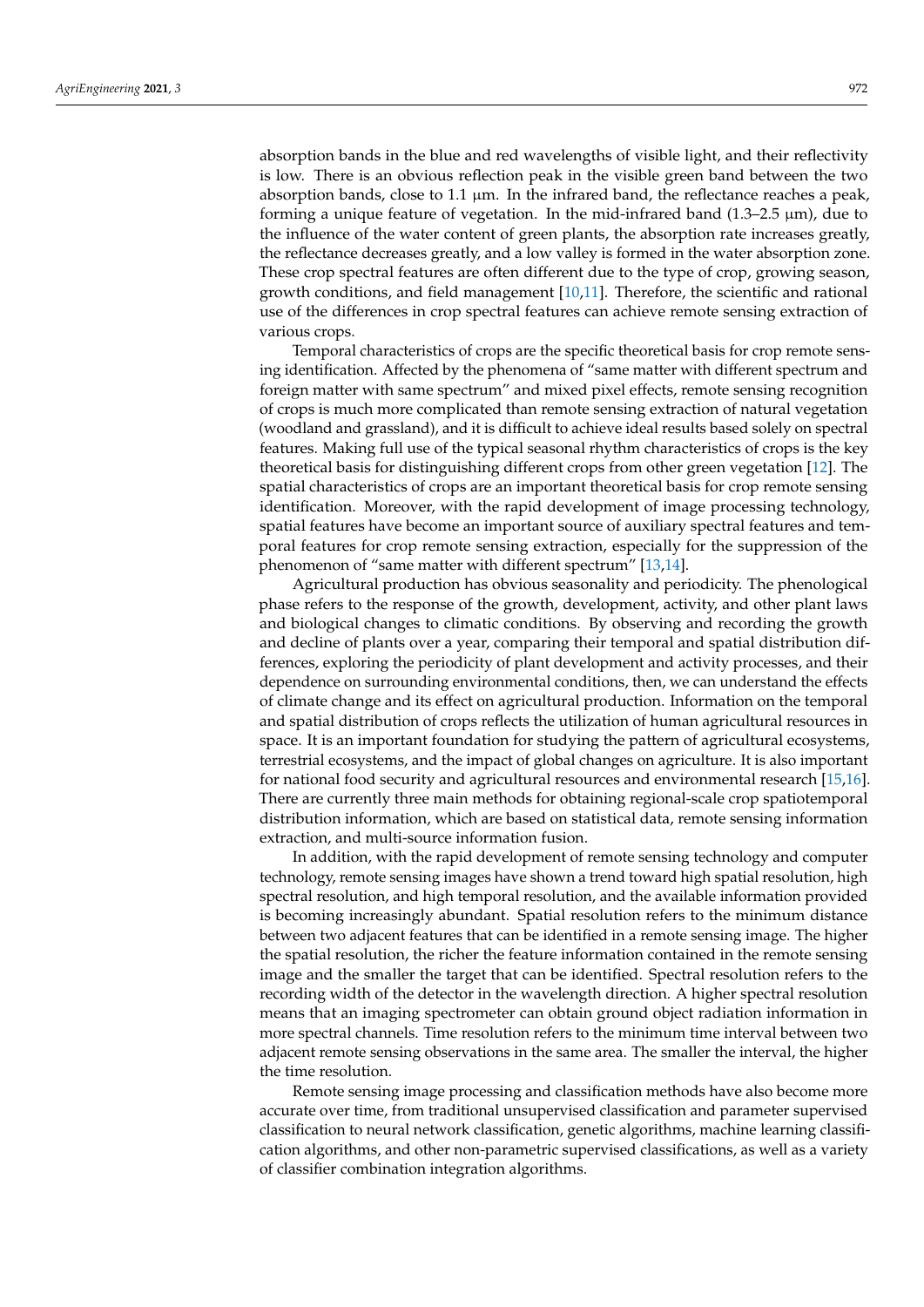The emergence and development of UAV remote sensing technology provide new ideas for planting information collection [\[17–](#page-14-6)[19\]](#page-14-7). On small and medium scales, UAV remote sensing can play a important role and obtain more accurate crop planting information, which is of great significance to the development and application of crop monitoring technology [\[20,](#page-14-8)[21\]](#page-14-9). UAV remote sensing has the characteristics of high resolution, simple operation, fast data acquisition, and low cost. It can quickly collect images of a certain area and combine these with ground measurement data to fulfill crop planting information monitoring tasks in the area. Large-scale remote sensing provides accuracy verification and is a useful sment to satellite remote sensing and aerial remote sensing. UAV survey information has the characteristics of timeliness, objectivity, and large coverage, and has become an indispensable remote sensing monitoring resource [\[22](#page-14-10)[,23\]](#page-14-11).

This article is based on locally and internationally published crop remote sensing extraction literature over the past 25 years (1985–2019). See Table [1.](#page-2-0) Through in-depth analysis and refinement of the literature, it is concluded that the classification of farmland vegetation can be divided into farmland vegetation classification based on (1) vegetation index and spectral band, (2) multi-source data fusion, (3) artificial intelligence learning, and (4) drone remote sensing.

<span id="page-2-0"></span>

| Remote Sensing Classification of Farmland<br>Vegetation                 | Classification                                                                                  |                                           |
|-------------------------------------------------------------------------|-------------------------------------------------------------------------------------------------|-------------------------------------------|
| Farmland vegetation classification based on<br>vegetation index         | Normalized difference vegetation index, enhanced<br>vegetation index, surface temperature, etc. |                                           |
| Farmland vegetation classification based on<br>spectral band            | Remote sensing recognition of crops based on<br>single image                                    |                                           |
|                                                                         |                                                                                                 | Single feature parameter recognition      |
|                                                                         | Remote sensing recognition of crops based on<br>multi-temporal remote sensing images            | Multiple feature parameter recognition    |
|                                                                         |                                                                                                 | Multi-feature parameter statistical model |
| Farmland vegetation classification based on<br>multi-source data fusion | Data consistency scoring                                                                        |                                           |
|                                                                         | Regression analysis                                                                             |                                           |
|                                                                         | Support vector machine algorithm                                                                |                                           |
|                                                                         | Neural network algorithm                                                                        |                                           |
| Farmland vegetation classification based on<br>machine learning         | Decision tree algorithm                                                                         |                                           |
|                                                                         | Object-oriented machine learning algorithms                                                     |                                           |
|                                                                         | Deep learning algorithm                                                                         |                                           |
| Crop classification based on drone remote<br>sensing                    |                                                                                                 |                                           |

**Table 1.** Summary of remote sensing classification methods for farmland vegetation.

## **2. Farmland Vegetation Classification Based on Vegetation Index**

The classification of farmland vegetation based on vegetation index comprises the Normalized Difference Vegetation Index (NDVI) and Enhanced Vegetation Index (EVI). Chang et al. (2007) introduced land surface temperature (LST), combined with MODIS 7 time series single-band and time-series NDVI, as the final input feature quantity, based on a regression tree classifier to extract the spatial distribution area of corn and soybeans in the main producing areas of the United States [\[24\]](#page-14-12). Zhang et al. (2008) used fast Fourier transform to process the MODIS NDVI time-series curve, and selected the average value of the curve, the initial phase of the 1–3 harmonics, and the amplitude ratio as the parameters for crop identification, and realized the corn, cotton, and crop rotation in North China [\[25\]](#page-14-13). Zhang et al. (2008) determined four key phenological variables based on the phenological law as shown by the MODIS enhanced vegetation index (EVI) time-series curve of maize and wheat; namely, the initial growth time of the crop  $(T_{onset})$ , peak growth time ( $T_{peak}$ ), EVI maximum time (EVI<sub>peak</sub>), and growth termination time ( $T_{end}$ ). This information was combined with expert knowledge to determine the threshold of critical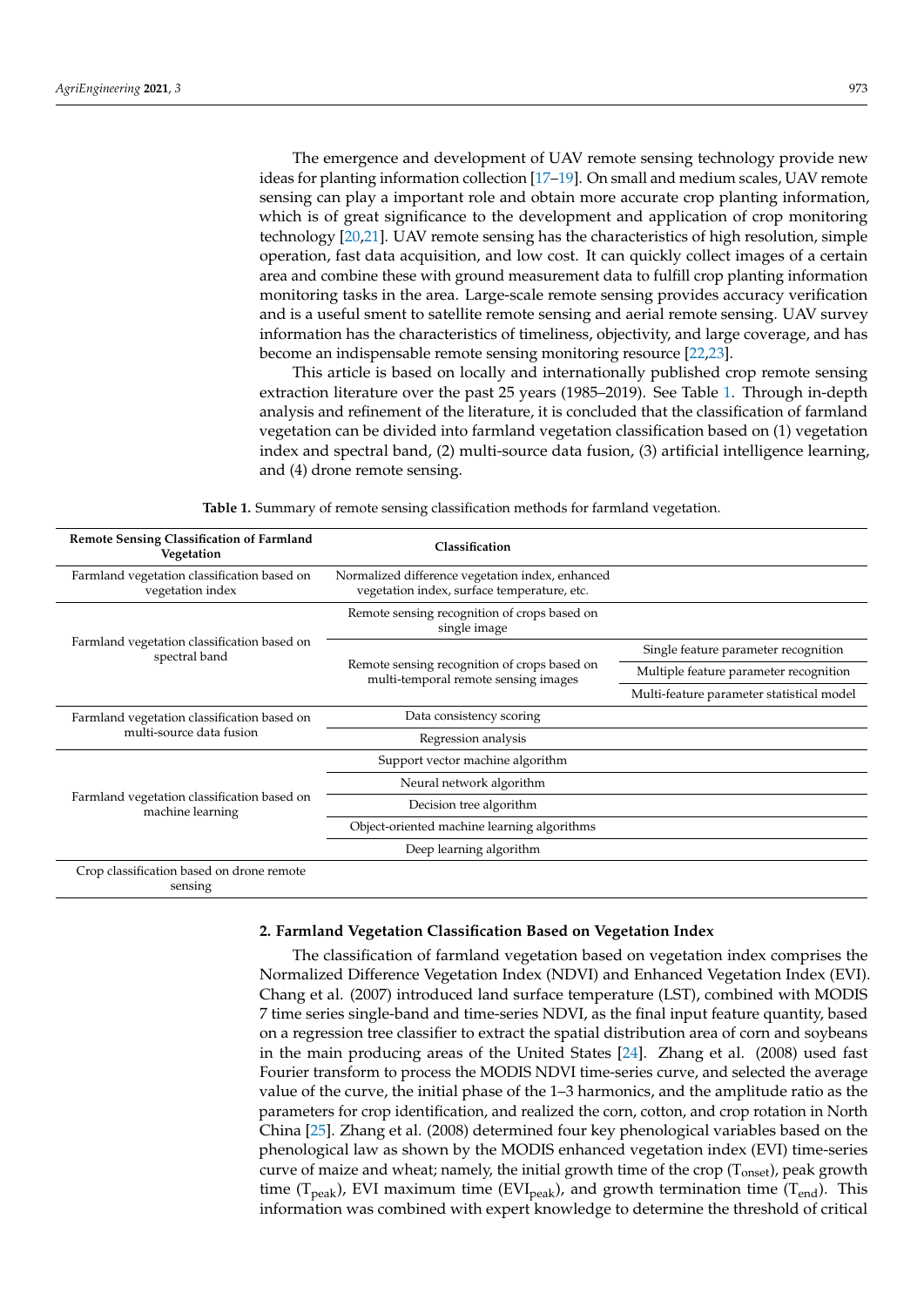period variables, and the spatial distribution and rotation of winter wheat and corn in the North China Plain were successfully identified [\[26\]](#page-14-14). Xiong et al. (2009) selected summer and autumn crop rotation periods and MODIS NDVI average values as standards, used a layered method to distinguish autumn harvest crop areas from other areas, and used the BP (back propagation) neural network method to classify and effectively extract three crop types of middle rice, late rice, and cotton in Jiangling District, Hubei Province [\[27\]](#page-14-15). Cai et al. (2009) also fused ETM+ images with time series MODIS NDVI images and used the fused 24-scene time-series NDVI data to better extract rice, rape, wheat, and their crop rotation in Zhanghe Irrigation Area [\[28\]](#page-14-16). He (2010) used a wavelet transform to fuseMODIS NDVI and TM NDVI. The fused NDVI not only guarantees the spectral characteristics of the original time series, but also increases the spatial resolution from 250 m to 30 m, which improves the single NDVI. Moreover, the feature quantity extracts the accuracy of the planting structure [\[29,](#page-14-17)[30\]](#page-14-18). Huang (2010) analyzed the phenological characteristics of crops and the NDVI time series change characteristics and found the key period for the identification of the main crop types in three provinces in Northeast China. Through the phenological calendar and the agricultural field, the monitoring data iteratively revise and adjust the crop recognition threshold and build a remote sensing extraction model of crop planting structure. Hao (2011) obtained the spatial distribution of crop planting structures in three northeastern provinces by analyzing time-series MODIS NDVI images, using the ISODATA unsupervised classification algorithm and spectral coupling technology [\[31\]](#page-14-19). Peña-Barragán et al. (2011) performed object-oriented segmentation on Aster images and constructed the time-series vegetation index of the object (VIgreen), NDVI, etc., and another 336 feature quantities, and finally used a decision tree to realize the automatic extraction of the planting structure composed of 13 crops in Yolo County, California [\[32\]](#page-14-20). Zhang et al. (2012) compared the maximum, minimum, and average values of each time-series point in the MODIS EVI curve of each crop to find the critical period for each crop identification and the corresponding threshold, combined with the results of TM supervised classification, the crop planting structure in Heilong Port area was extracted [\[33\]](#page-14-21). Foerster et al. (2012) collaborated with 35 Landsat TM/ETM+ images of different seasons from 1986 to 2002 to construct crop NDVI time-series curves and set a reasonable range values by analyzing the difference in spectral standard deviation values of different crops at various time-series points. The spatial distribution map of 12 crops in northeastern Germany was drawn [\[34\]](#page-14-22). Zhong et al. (2014) used the phenological parameters EVI, phenological index, normalized difference decay index (NDSVI), normalized tillage index (NDTI), and other characteristic quantities, as well as their combinations, for testing. It was found that the participation of phenological parameters in classification can reduce the requirements of crop mapping for ground data, and the participation of four types of feature quantities in classification can obtain the highest overall classification accuracy [\[35\]](#page-14-23).

#### **3. Farmland Vegetation Classification Based on Spectral Band**

Remote sensing recognition methods for crops based on spectral features comprises visual interpretation, supervised classification, and unsupervised classification based on image statistical classification, and various integrated classification methods based on syntactic structure classification [\[36\]](#page-14-24).

The visual interpretation method is used to directly observe the color, shape, texture, spatial position, and other characteristics of various features in the image to interpret the remote sensing image after analysis, reasoning, and inspection based on highly experienced specialists. The advantage of this method is that it can obtain high classification accuracy, which is mostly used in early crop yield estimation research based on remote sensing technology [\[37\]](#page-14-25), but its disadvantages are also obvious. For example, it requires interpreters to have rich experience and strong professional knowledge. Moreover, it needs to be based on a large number of on-site sampling surveys, which requires significant manpower and material resources, leading to limitations in the method. Lastly, is not suitable for crop identification research in a large area [\[38\]](#page-14-26).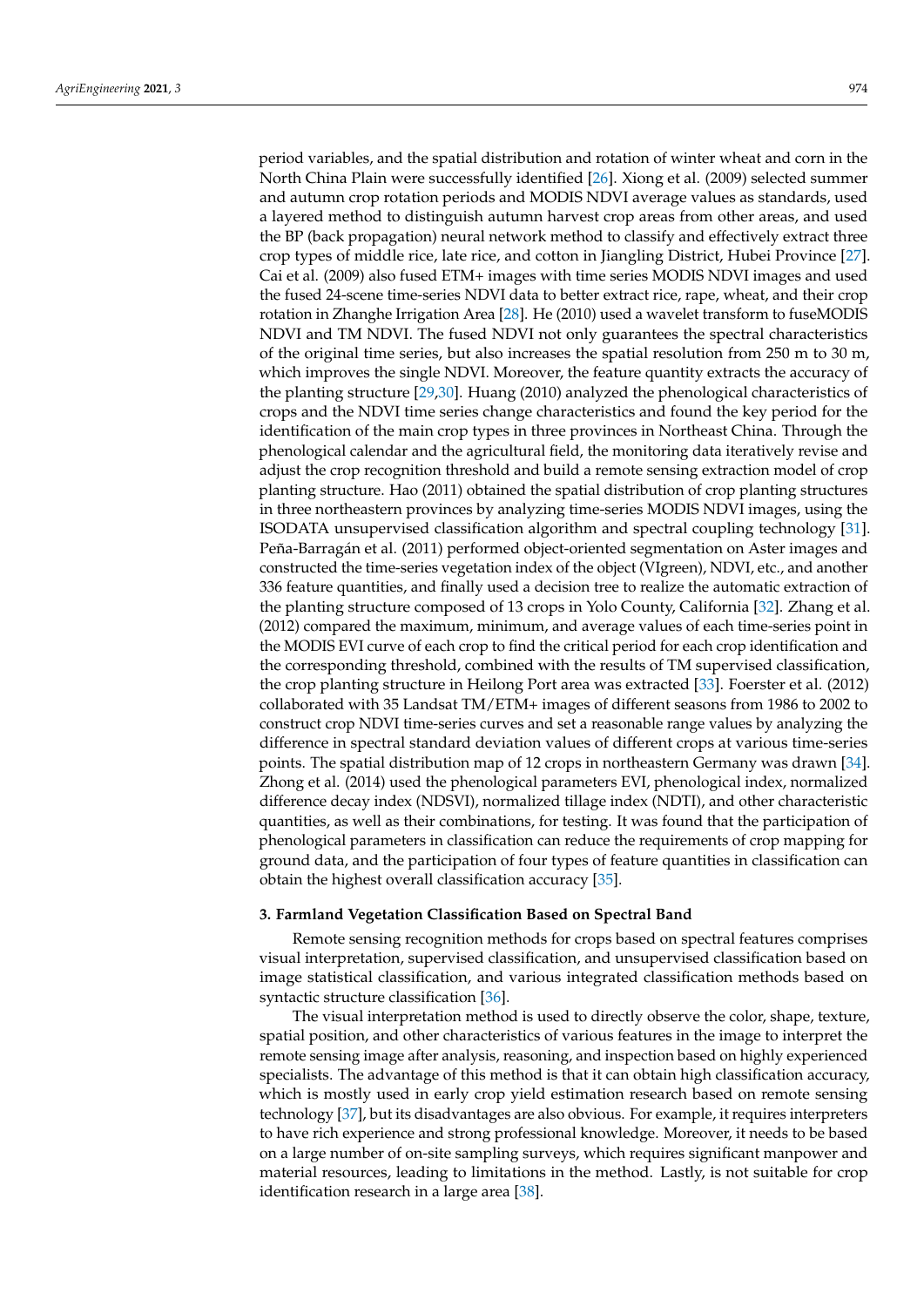The main difference between supervised and unsupervised classification is whether there is prior knowledge of the specific classification of images. It is currently the most basic and generalized, mature, and commonly used feature information extraction technology. Among these technologies, supervised classification has high accuracy, and the classification result is in agreement with the actual category, but because it requires certain prior knowledge, the workload is relatively large. On the other hand, unsupervised classification is easier to implement; however, the accuracy of the classification results is relatively poor [\[39\]](#page-15-0). Both methods have their advantages, but also have certain shortcomings. With the continuous introduction and enhancement of new methods, theories, and technologies, as well as the continuous development of computer technology, the classification accuracy of supervised and unsupervised classification has also continued to improve. In order to improve some of the limitations of traditional algorithms, an increasing number of scholars are constantly improving classic algorithms and constructing new algorithms to improve the accuracy of crop recognition. Therefore, various integrated classification methods based on syntactic structure are gradually being applied [\[40\]](#page-15-1).

However, due to the limitations in satellite image resolution, it is difficult to avoid the phenomena of "same matter with different spectrum" and "same spectrum with foreign matter" in the classification process. Therefore, it is difficult to obtain ideal results for crop classification with complex planting structures based solely on the spectral characteristics of ground objects [\[41\]](#page-15-2).

The classification of farmland vegetation based on spectral bands can also be divided into remote sensing recognition of farmland vegetation based on (1) a single image and (2) multi-temporal remote sensing images. The remote sensing recognition of farmland vegetation based on multi-temporal remote sensing images can be divided into (1) single-feature parameter recognition, (2) multi-feature parameter recognition, and (3) multi-feature parameter statistical models. From the aspects of applicability, data sources, classification methods, advantages, and disadvantages, the remote sensing recognition of farmland vegetation based on a single image and on multi-temporal remote sensing images are compared, as shown in Table [1.](#page-2-0) In general, crop remote sensing recognition based on a single image is suitable for areas with relatively simple crop planting structures. Data sources include SPOT-5, IRS-1D, CBERS-02B, LANDSAT-TM, HJ-1B, HJ-1A, MODIS(Note, these are the names of sensors or satellites), and other data; classification methods include decision trees, support vector machines, neural networks, maximum likelihood, spectral angle mapping, etc. The characteristics of single-image crop remote sensing recognition include high efficiency and strong operability, but the disadvantage is that the revisit period is long, and the the accuracy is poor when key phenological period it is not obvious. The remote sensing recognition of crops based on multi-temporal remote sensing images is not only suitable for areas with relatively simple crop planting structures, but also for areas with complex crop planting structures; data sources include MODIS, AVHRR, SPOT VGT, ASTER, AWIFS, Landsat, TM/ETM+, HJ-1A/B, ETATION,( Note, these are the names of sensors) etc. The classification methods are different according to different parameter recognition. The main classification methods include fast Fourier transform, unsupervised classification and spectral coupling technology, BP neural network, threshold method, wavelet transform, minimum distance threshold method, classification regression tree, See5.0, unsupervised classification, spectral matching technology, image segmentation, random forest, temporal decomposition model, neural network model, independent component analysis model, CPPI index model, etc. The characteristics ofremote sensing recognition based on multi-temporal remote sensing images include simple operation, high efficiency, and high precision, but the disadvantages are stability, universality, and that the selection of feature quantities may be subjective. Table [2](#page-5-0) lists farmland vegetation remote sensing recognition methods based on spectral bands.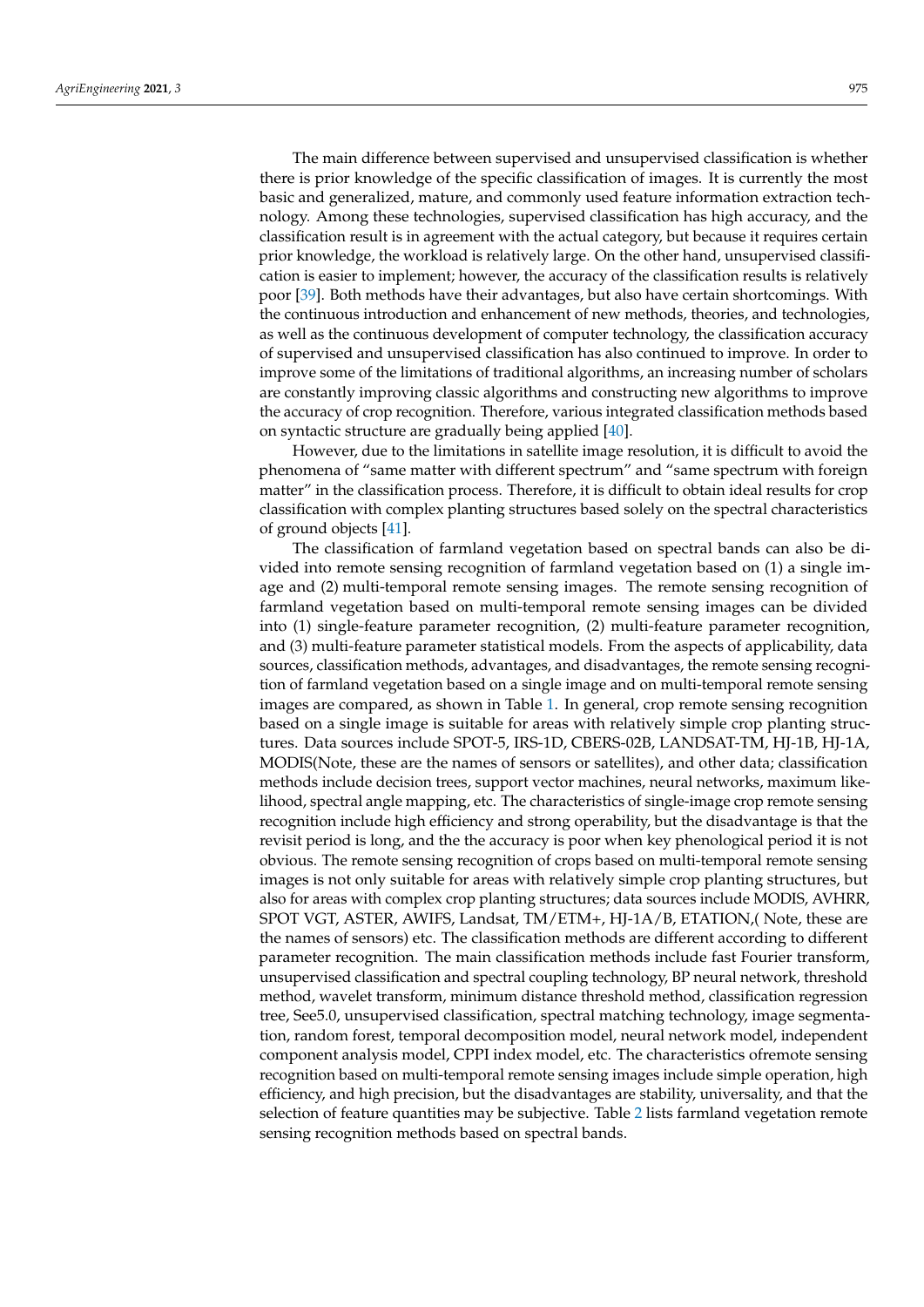<span id="page-5-0"></span>

| Method                                                                                           |                                                    | Applicability                                                                                                 | Data Source       | Classification                                                     | Advantages                                                                                                                                      | Disadvantage                                                                                                       |
|--------------------------------------------------------------------------------------------------|----------------------------------------------------|---------------------------------------------------------------------------------------------------------------|-------------------|--------------------------------------------------------------------|-------------------------------------------------------------------------------------------------------------------------------------------------|--------------------------------------------------------------------------------------------------------------------|
| Remote sensing<br>recognition of<br>crops based on<br>single image                               |                                                    |                                                                                                               | SPOT-5            | Decision tree                                                      |                                                                                                                                                 | Long revisit<br>period and poor<br>accuracy when<br>the "critical<br>phenological<br>period" is not<br>obvious     |
|                                                                                                  |                                                    |                                                                                                               | IRS-1D            | Support vector machines                                            |                                                                                                                                                 |                                                                                                                    |
|                                                                                                  |                                                    | Suitable for                                                                                                  | CBERS-02B         | Neural networks                                                    |                                                                                                                                                 |                                                                                                                    |
|                                                                                                  |                                                    | areas with<br>relatively<br>simple crop<br>planting<br>structure                                              |                   | Maximum likelihood                                                 | High efficiency<br>and strong<br>operability                                                                                                    |                                                                                                                    |
|                                                                                                  |                                                    |                                                                                                               | <b>LANDSAT-TM</b> | Spectral angle mapping                                             |                                                                                                                                                 |                                                                                                                    |
|                                                                                                  |                                                    |                                                                                                               | $HJ-1B$           |                                                                    |                                                                                                                                                 |                                                                                                                    |
|                                                                                                  |                                                    |                                                                                                               | $HJ-1A$           |                                                                    |                                                                                                                                                 |                                                                                                                    |
|                                                                                                  |                                                    |                                                                                                               | <b>MODIS</b>      |                                                                    |                                                                                                                                                 |                                                                                                                    |
|                                                                                                  | Single feature                                     | Suitable for<br>areas with<br>relatively                                                                      | <b>MODIS</b>      | Fast Fourier transform                                             |                                                                                                                                                 | Feature selection<br>is subjective and<br>has limitations in<br>areas with<br>complex and<br>diverse crop<br>types |
|                                                                                                  |                                                    |                                                                                                               | $TM/ETM+$         | Unsupervised<br>classification and spectral<br>coupling technology | Simple<br>operation and<br>high efficiency                                                                                                      |                                                                                                                    |
|                                                                                                  | parameter                                          | simple crop                                                                                                   |                   | BP neural network                                                  |                                                                                                                                                 |                                                                                                                    |
|                                                                                                  | recognition                                        | planting<br>structure                                                                                         |                   | Threshold method                                                   |                                                                                                                                                 |                                                                                                                    |
|                                                                                                  |                                                    |                                                                                                               |                   | Wavelet transform                                                  |                                                                                                                                                 |                                                                                                                    |
|                                                                                                  |                                                    |                                                                                                               |                   | Shortest distance                                                  |                                                                                                                                                 |                                                                                                                    |
|                                                                                                  |                                                    | Suitable for<br>areas with<br>complex crop<br>planting<br>structures                                          | <b>MODIS</b>      | Threshold method                                                   |                                                                                                                                                 | Reduce the<br>efficiency of data<br>processing and<br>calculation and<br>increase the<br>accumulation of<br>errors |
| Remote sensing<br>recognition of<br>crops based on<br>multi-temporal<br>remote sensing<br>images | Multiple<br>feature<br>parameter<br>recognition    |                                                                                                               | <b>AVHRR</b>      | Classification<br>regression tree                                  | Use multiple<br>spectral time                                                                                                                   |                                                                                                                    |
|                                                                                                  |                                                    |                                                                                                               | <b>SPOT VGT</b>   | See 5.0                                                            | series feature<br>quantities to<br>better capture<br>the<br>characteristics<br>of each type of<br>crop that is<br>different from<br>other crops |                                                                                                                    |
|                                                                                                  |                                                    |                                                                                                               | <b>ASTER</b>      | Unsupervised<br>classification                                     |                                                                                                                                                 |                                                                                                                    |
|                                                                                                  |                                                    |                                                                                                               | <b>AWIFS</b>      | Spectral matching<br>technology                                    |                                                                                                                                                 |                                                                                                                    |
|                                                                                                  |                                                    |                                                                                                               | Landsat           | Image segmentation                                                 |                                                                                                                                                 |                                                                                                                    |
|                                                                                                  |                                                    |                                                                                                               | $TM/ETM+$         | Random forest                                                      |                                                                                                                                                 |                                                                                                                    |
|                                                                                                  |                                                    |                                                                                                               | $HJ-1A/B$         |                                                                    |                                                                                                                                                 |                                                                                                                    |
|                                                                                                  | Multi-feature<br>parameter<br>statistical<br>model | Suitable for<br>areas with land<br>consolidation,<br>diverse terrain,<br>and complex<br>planting<br>structure | <b>MODIS</b>      | Temporal<br>decomposition model                                    |                                                                                                                                                 | Stability and<br>universality need<br>to be further<br>strengthened and<br>improved                                |
|                                                                                                  |                                                    |                                                                                                               | <b>VHRR</b>       | Neural network model                                               | Higher                                                                                                                                          |                                                                                                                    |
|                                                                                                  |                                                    |                                                                                                               | SPOT-VEG          | Independent component<br>analysis model                            | extraction<br>accuracy of<br>crop planting                                                                                                      |                                                                                                                    |
|                                                                                                  |                                                    |                                                                                                               |                   | CPPI index model                                                   | area                                                                                                                                            |                                                                                                                    |
|                                                                                                  |                                                    |                                                                                                               | <b>ETATION</b>    |                                                                    |                                                                                                                                                 |                                                                                                                    |

**Table 2.** Comparison of remote sensing identification methods for farmland vegetation based on spectral bands.

# **4. Farmland Vegetation Classification Based on Multi-Source Data Fusion**

The remote sensing identification methods for crops based on multi-source data comprises multi-source remote sensing data fusion crop identification methods and crop identification methods that integrate remote sensing information and non-remote sensing information. Data from different sensors vary in space, time, spectrum, direction, and polarization. Therefore, for the same area, multiple sources of remote sensing data can be obtained. In the process of crop identification, a single datado not provide enough information to meet the needs of crop identification. Therefore, the use of multi-source data can fuse remote sensing information of different types of images to compensate for the lack of instantaneous remote sensing information and reduce the ambiguity of understanding, thereby improving the accuracy of crop recognition [\[42,](#page-15-3)[43\]](#page-15-4).

Crop recognition based on multi-source data fusion is applicable to a wide range of areas. The main data sources are radar SAR remote sensing, high score data, drone remote sensing, ground remote sensing, cultivated land data, statistical data, agricultural climate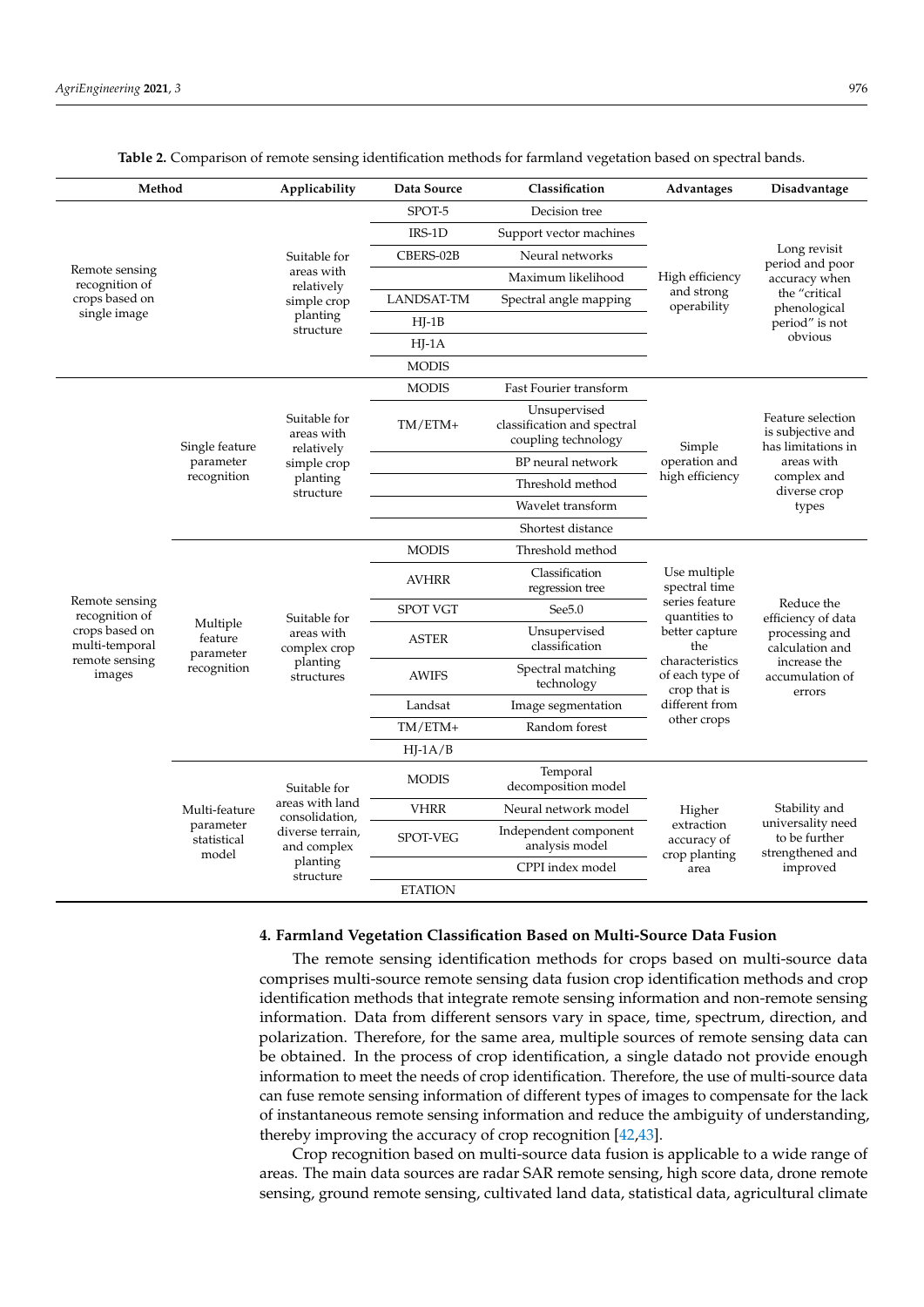suitability data, population density, etc. The main classification methods are Principal Component Analysis (PCA) transformation method, HIS (hue, intensity, and saturation) transformation method, Brovey transformation method, Gram–Schmidt transformation fusion, NNDiffuse fusion method, SPAM (set pair analysis method) model, MIRCA2000 (global monthly irrigated and rainfed crop areas), GAEZ (global agro-ecological zones), etc. The advantages of multi-source data are high precision, high time-effectiveness and wide application range, which can compensate for the lack of instantaneous remote sensing information. The disadvantages include a large workload, difficult data acquisition, poor regional suitability of the data, and a lack of long-term sequence data sets.

Since crop area statistical data are irreplaceable and crucial in the fields of climate change, national food security, etc., scholars have integrated statistical data and natural factors such as temperature, precipitation, soil, and topography, as well as farmers' planting habits. Moreover, socio-economic factors such as population density and agricultural product prices are integrated as non-remote sensing information and remote sensing information to establish a crop spatial distribution model [\[16,](#page-14-5)[44](#page-15-5)[,45\]](#page-15-6), In this way, the spatial distribution information of crops in a large range can be extracted. Distribution grid maps provide reliable basic crop spatial distribution data for global change and food security research [\[46](#page-15-7)[,47\]](#page-15-8). For example, Leff et al. (2004) used remote sensing information to obtain agricultural land cover data, fused crop statistics at the national scale and some provincial scales, and extracted the spatial distribution results of 18 major crops around the world with a spatial resolution of 10 km [\[48\]](#page-15-9). Ramankutty et al. (2008) and Monfreda et al. (2008) used linear regression models to use crop statistics at different spatial scales and distributed them to farmland pixels with a resolution of 10 km around the world and obtained the spatial distribution information of 11 major crops. Some scholars—based on the cross-entropy principle of crop spatial distribution model (SPAM)—fused remotely sensed information with agricultural statistical data and obtained high-precision crop spatial distribution results on the global and regional scales [\[49](#page-15-10)[,50\]](#page-15-11). Fischer et al. (2012), using the latest GAEZ model, comprehensively used the global cultivated land distribution map, crop suitability, population density, market distance, and other information based on the same cross-entropy theory and method to assign crop statistical information to the 5-point grid-scale pixels to obtain the spatial distribution of 23 types of crops in the world.

However, most of the current crop spatial distribution mapping technologies that integrate remote sensing information and non-remote sensing information use remote sensing to obtain land use, agricultural irrigation, and arable land suitability as auxiliary information and consider the growth mechanism and change laws of the research target crops. The crop's own remote sensing information (especially time-series remote sensing information) is not fully applied directly, which hinders the accuracy improvement of the crop spatial distribution mapping. In recent years, some scholars have shown that the introduction of remote sensing feature parameters such as NDVI into the crop spatial distribution mapping of remote sensing information and non-remote sensing information (such as statistical data) reduces the dependence of classification rules on training samples. This method is easy to understand and easy to operate. The operation can effectively improve the accuracy and efficiency of crop spatial distribution mapping [\[51,](#page-15-12)[52\]](#page-15-13).

Multi-source remote sensing data fusion is based on combining remote sensing data sets from different sources through a certain mathematical algorithm to complement and synthesize the temporal and spatial resolution and accuracy of the multi-source data to obtain a new data set. Multi-source remote sensing data usually comprise a variety of global- and regional-scale remote sensing data sets from different countries and organizations, such as the MODIS Collection 5 product developed by Boston University [\[53\]](#page-15-14), China's land use remote sensing monitoring data developed by the Institute of Geography of the Chinese Academy of Sciences [\[54\]](#page-15-15), and the GlobeLand30 data set developed by the National Basic Geographic Information Center [\[55\]](#page-15-16). These data sets come from different sensors, different spatial resolutions, and different classification algorithms, and there are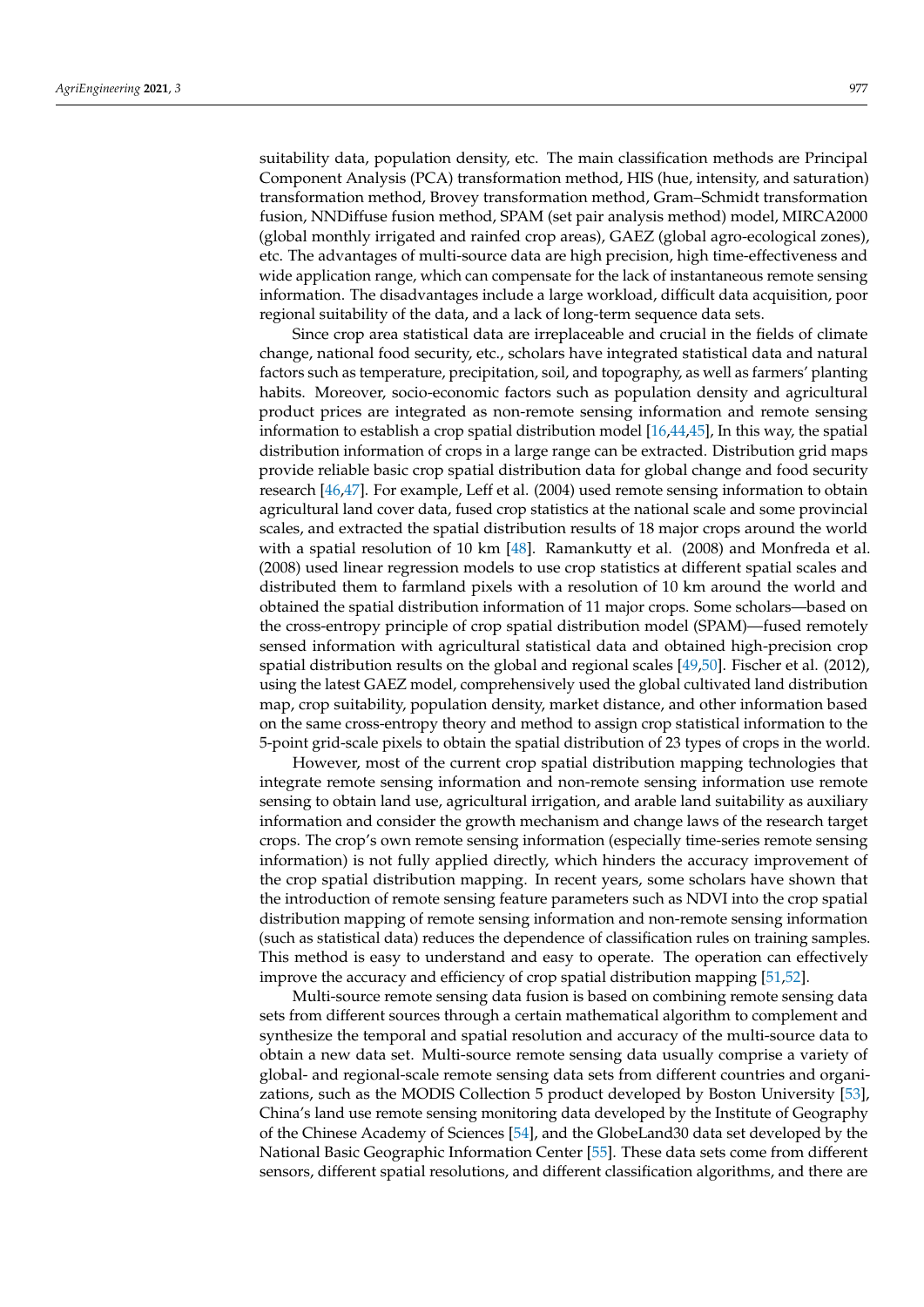large inconsistencies in space [\[56\]](#page-15-17). Multi-source data fusion can effectively solve the above problems and obtain data products with higher accuracy [\[57\]](#page-15-18).

Multi-source remote sensing data fusion methods are divided into data consistency scoring methods and regression analysis methods [\[56\]](#page-15-17). The former are used to build a scoring table, based on the consistency of the input data set, and select high-confidence pixels for fusion. For example, Jung et al. (2006) developed a fuzzy consistency scoring method to generate a new 1 km spatial resolution global land cover product [\[58\]](#page-15-19). Following Jung et al. (2006), Fritz et al. (2015) used an optimized fuzzy consistency scoring method to generate a global cultivated land distribution map [\[59\]](#page-15-20). Lu et al. (2017) used a new hierarchical optimization method to generate China's integrated cultivated land distribution map [\[60\]](#page-15-21). The second method: first of all, establish the regression relationship between the training sample and the input data set, and then use it to predict the probability of cultivated land in the sample-free area. Regression models are usually based on a large number of training samples. Regression analysis has been widely used in global- and regional-scale fusion mapping. Kinoshita et al. (2014) integrated six remote sensing data products and established a global land coverage and percentage map through logistic regression [\[61\]](#page-15-22). See et al. (2015) used the logistic geographically weighted regression (GWR) method to establish a global model and produced a global land cover product with a spatial resolution of 1 km [\[57\]](#page-15-18). In addition, Schepaschenko et al. (2015) used the GWR model to generate a global forest cover map [\[62\]](#page-15-23). Table [3](#page-7-0) lists representative papers of multi-source remote sensing data fusion methods.

**Table 3.** Multi-source remote sensing data set synergy methods.

<span id="page-7-0"></span>

| <b>Fusion Method</b>        | Data Source                                                                                                                       | Research Area | <b>Spatial Resolution</b> | <b>Fusion Process</b>                                                                                                                       | <b>Literature Source</b> |
|-----------------------------|-----------------------------------------------------------------------------------------------------------------------------------|---------------|---------------------------|---------------------------------------------------------------------------------------------------------------------------------------------|--------------------------|
| Data consistency<br>scoring | GLC2000, MODIS,<br><b>IGBP DISCover</b>                                                                                           | Global        | 1 km                      | Calculate affinity index for multi-source<br>data set fusion mapping                                                                        | $[58]$                   |
|                             | GLC-2000, MODIS VCF, GIS<br>data, statistical data                                                                                | Russia        | 1 km                      | Establish a fusion information system<br>for multi-source data set fusion mapping                                                           | [62]                     |
|                             | GLC-2000, MODIS,<br>GlobCover2005,<br>GEOCOVER, cropland<br>probability layer                                                     | Global        | 1 km                      | Analyze the consistency of remote<br>sensing data products, set weights, and<br>establish fusion rules                                      | [59, 63]                 |
|                             | FROM-GLC, GlobCover2009<br>et al. regional data set (Corine<br>Land Cover et al.), national<br>data set                           | Global        | 250 <sub>m</sub>          | Multi-index analysis, scoring different<br>data sets, setting weights, and fusion                                                           | [64]                     |
| Regression<br>analysis      | USGS-Hydro1k DEM,<br>PELCOM, slope, soil data,<br>meteorological data, land use<br>ratio data                                     | Belgium       | $1.1 \text{ km}$          | Construct a logistic regression model of<br>spatial autocorrelation to predict the<br>spatial distribution of different land<br>cover types | [65]                     |
|                             | GLC2000, MOD12C5,<br>MOD12C4, GLCNMO, UMD,<br>GlobCover                                                                           | Global        | 5'                        | Using logistic regression model to<br>predict types of land cover                                                                           | [62]                     |
|                             | GLCC, GlobCover GLC2000,<br>UMD LC, MODIS LC,<br>MODIS VCF,                                                                       | North America | 5 km                      | Use regression tree model to integrate<br>global and regional land cover products                                                           | [66]                     |
|                             | GlobCover, GLC2000, MODIS                                                                                                         | Global        | 1 km                      | Using GWR logistic regression model to<br>predict the type of land cover in the<br>sample-free area                                         | $[57]$                   |
|                             | Land cover (MODIS LC,<br>regional mosaics GLC2000,<br>GlobeCover, GLCNMO), tree<br>cover (Hansen's TC, Landsat<br>VCF, MODIS VCF) | Global        | 1 km                      | Using GWR logistic regression model to<br>predict the proportion of forest coverage<br>in the sample-free area                              | [62]                     |

#### **5. Farmland Vegetation Classification Based on Machine Learning**

The extraction of crop remote sensing based on spectral characteristics is based on the spectral characteristics, spatial pattern characteristics, or other information of each pixel point or region in the image in different spectral bands, using certain rules to extract different crops [\[67\]](#page-16-0). This method was initially based on visual interpretation, and subsequently developed into a syntactic analysis method represented by support vector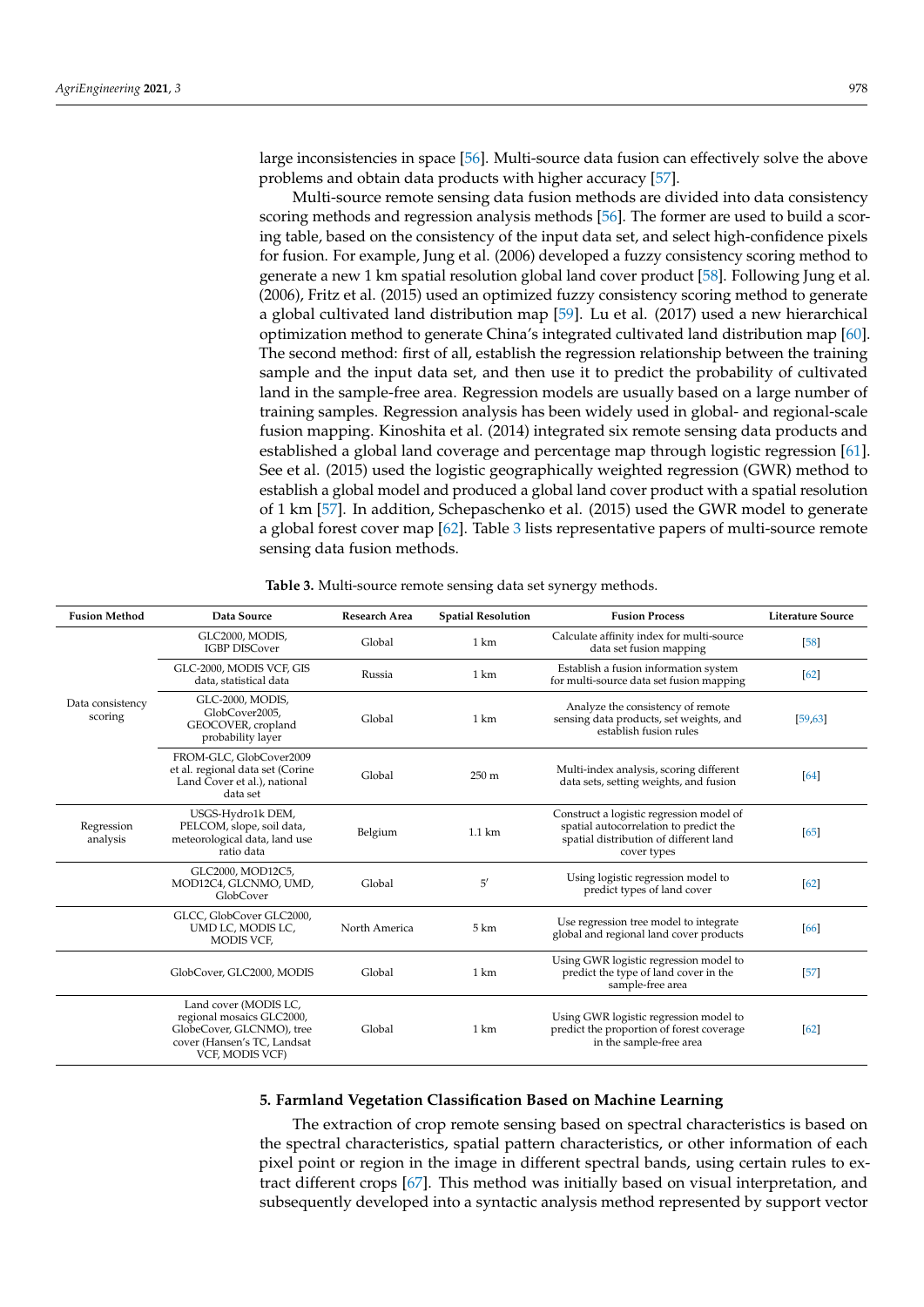machine algorithms and decision tree algorithms. The syntax analysis method is based on non-parametric classifiers and is widely used. The calculation of automatic classification is an important direction for remote sensing image classification. Commonly used machine learning algorithms in remote sensing image classification include neural network classifiers, genetic algorithms, decision trees, and support vector machines. Due to the spatial resolution of remote sensing data and the size of features, there are problems in remote sensing image classification, including mixed pixels, which also occur with the same spectrum and different spectra of the same matter. In this regard, classification methods such as sub-pixel decomposition classification, object-oriented classification, and plot-based classification have gradually developed and solved some problems. Most classifications belong to pixel-based classifications, such as maximum likelihood classification, decision tree classification, neural network classification, etc. Sub-pixel classification includes methods such as fuzzy mean classification and spectral decomposition. Classification based on land parcels is mainly based on classification methods combining remote sensing (RS) and geographic information system (GIS) technologies [\[68\]](#page-16-1). However, due to differences in remote sensing image data types, classification features, and study areas, there are still some differences between remote sensing image classification algorithms. In order to learn from the strengths of each method, the combined and integrated research of multiple classification algorithms has been given more attention. The following is a brief introduction to farmland vegetation classification methods commonly used in remote sensing image machine learning.

## *5.1. Support Vector Machine Algorithm*

Support vector machine (SVM) is a machine learning method that was developed by Vapnik et al. in the mid to late 20th century on the basis of statistical theory [\[69\]](#page-16-2). The support vector machine algorithm is essentially a linear classifier but can deal with nonlinear problems; that is, it is based on the principle of a linear classifier and evolved after the principle of structural risk minimization and the kernel theory were introduced [\[70\]](#page-16-3). Nowadays, support vector machine theory has been widely used in the study of land use type classification and crop area extraction and its spatial pattern dynamic changes [\[71](#page-16-4)[,72\]](#page-16-5). Breunig et al. used SVM, maximum likelihood (ML), spectral angle mapper (SAM), and spectral information divergence (SID) methods to extract different soybean varieties in Brazil. Among them, SVM and ML showed the best classification accuracy, 81.76% and 89.90%, respectively; the accuracy of the other two classification methods was less than 75%. However, because precipitation and irrigation increase the soil moisture content, which interferes with the extraction of soybeans, corn, rice, and wheat to a certain extent, the extraction of crops close to water sources and irrigation areas poses new challenges to classification by support vector machines [\[73\]](#page-16-6). Based on multi-temporal HJ-1A/B data, Jin et al. used the support vector machine algorithm to study the classification and mapping of irrigation and dry-farming wheat. The results showed that the support vector machine algorithm can be used in the spatial pattern mapping of irrigation and dry farming wheat, effectively avoiding the subjective influence of actual experience threshold setting in supervised classification [\[74\]](#page-16-7). The advantages of the support vector machine are its simple structure, global optimization, sufficient adaptability and generalization ability, strong robustness, ability to solve high-dimensional nonlinear features, and the avoidance of problems such as over-learning [\[75–](#page-16-8)[78\]](#page-16-9). Compared with neural networks and decision classifiers, support vector machines have the advantage of effectively processing limited sample data. Moreover, support vector machines use different kernel functions to solve nonlinear problems. Therefore, the support vector classifier has favorable promotion ability. Furthermore, it is widely used in land use and land cover classification for specific feature information extraction (such as crops, forests, buildings, impervious layers), and to change monitoring research [\[76\]](#page-16-10).

The further development and application of non-parametric classifiers have created a new development direction for the improvement and stability of classification accuracy.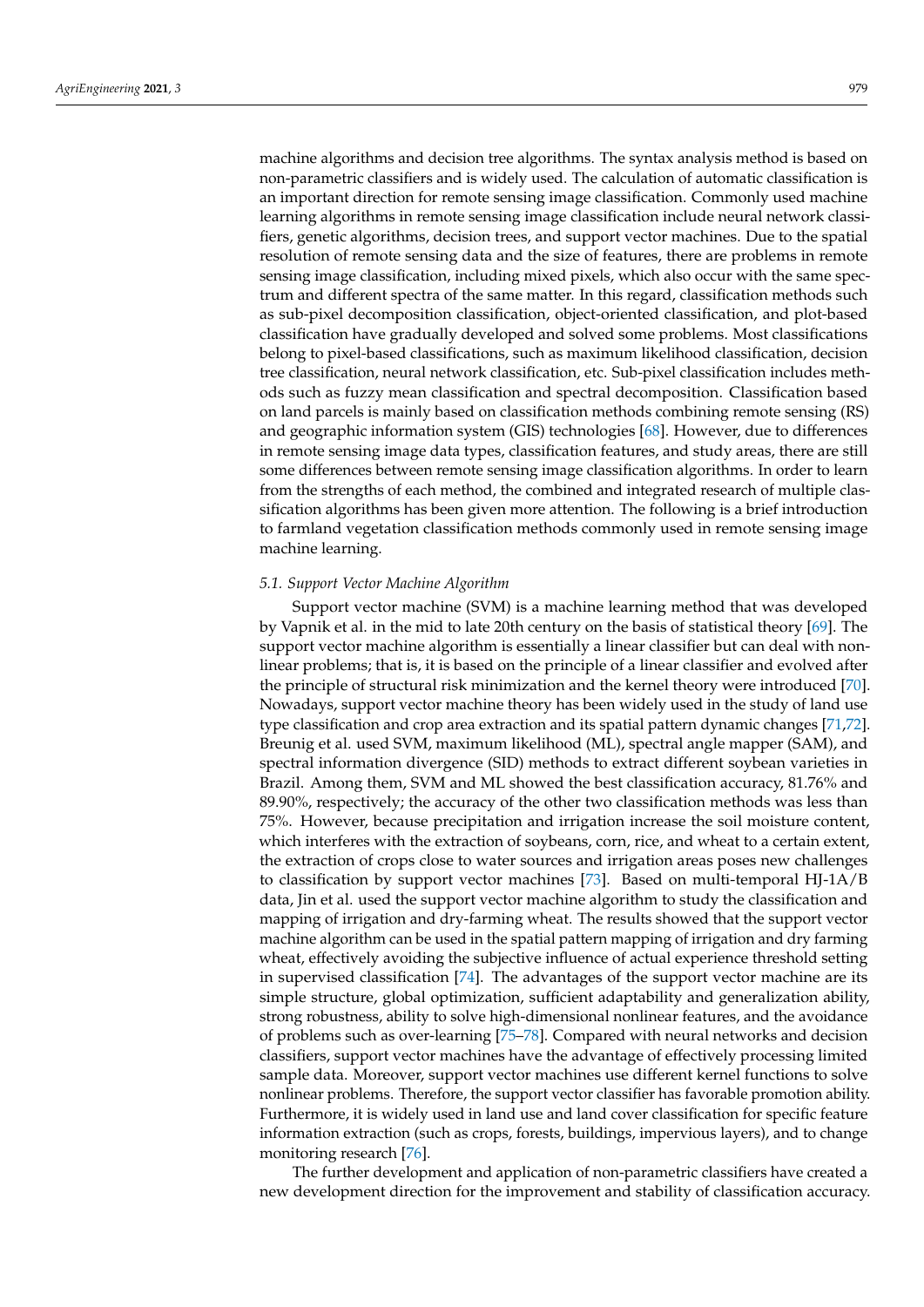Therefore, in order to overcome the shortcomings caused by a single classifier, the development and application of combined classifiers in recent years have become another popular direction in this field; however, improvements in both the original and new algorithms need to be further studied. In addition, the problem of remote sensing extraction of crop spatial pattern information, how to select the appropriate classification algorithm, and the setting of the classifier parameters are also urgent problems to be solved [\[79\]](#page-16-11).

#### *5.2. Neural Network Algorithm*

The neural network algorithm is a non-parametric supervised classification method that simulates the learning process of the human brain [\[80](#page-16-12)[–82\]](#page-16-13) and was the earliest machine learning algorithm. Compared with the parameter classifier, the neural network classifier does not require the assumption of statistical distribution characteristics, so it is suitable for the classification of remote sensing images with any distribution characteristics. The neural network algorithm is also suitable for the classification of multi-source remote sensing image data. Neural network classification is widely used in land use and land cover classification and specific feature information extraction [\[82](#page-16-13)[–85\]](#page-16-14). Furthermore, neural network algorithms have wavelet neural networks, radial basis neural networks, threedimensional Hopfield neural networks, and back-propagation neural networks. Currently, the BP neural network is the most widely used; however, the neural network algorithm is based on the principle of minimizing empirical risk. When the samples tend to be infinite, the model obtains the optimal result. In reality, it is impossible to collect infinite samples. Moreover, the neural network algorithm requires a large number of samples to repeatedly train the model. Lastly, the calculation speed is slow and the efficiency is low, so its generalization is also limited [\[86\]](#page-16-15).

## *5.3. Decision Tree Algorithm*

Decision tree classification is a statistical-based non-parametric supervised classification method that uses the structure of the tree, hierarchical classification as the guiding idea, and a certain segmentation threshold principle to classify each pixel of the remote sensing image into different types [\[86,](#page-16-15)[87\]](#page-16-16). It first builds a discriminant function based on the training sample and builds a branching tree based on the value obtained by the discriminant function. Then, it builds the next branch of the tree repeatedly on each branch of the tree until all types are classified [\[79\]](#page-16-11). The decision tree algorithm has the advantages of clear structure, fast calculation speed, appropriate robustness and flexibility, suitability for using multiple features, high classification accuracy, and easy understanding of classification principles [\[88\]](#page-16-17). Moreover, pixel-based classification and object-oriented classification can be realized. In order to solve different problems in decision tree classification, different types of decision tree algorithms have also been developed. However, the decision tree algorithm requires a large number of training samples. Moreover, there is a lot of uncertainty in the determination of the threshold of split nodes, and its universality needs to be improved.

Random forest is a typical method in decision trees. The random forest (RF) algorithm is a new machine learning method that was proposed by Leo Breiman and Adele Cutler in 2001 [\[89\]](#page-16-18). It has a high tolerance for outliers and noise and is not prone to overfitting. It uses the bootstrap re-sampling method to extract multiple samples from the given prediction data, models each bootstrap sample separately, and finally synthesizes the prediction results of multiple decision trees and votes to determine the final result [\[90\]](#page-16-19). In recent years, the random forest algorithm has been widely used in remote sensing monitoring of crop spatial pattern information. Schultz et al. combined image segmentation technology with random forest classification technology to establish a set of object-oriented automatic classification processes and applied it to the classification of staple crops in São Paulo, Brazil. The mapping accuracy and user accuracy for soybeans reached 92.5% and 85.3%, respectively [\[91\]](#page-16-20). In the absence of yearly training samples, Zhong et al. used phenological indicators to classify soybeans and corn based on the random forest algorithm. The results showed that when the training sample data are consistent with the mapping year, the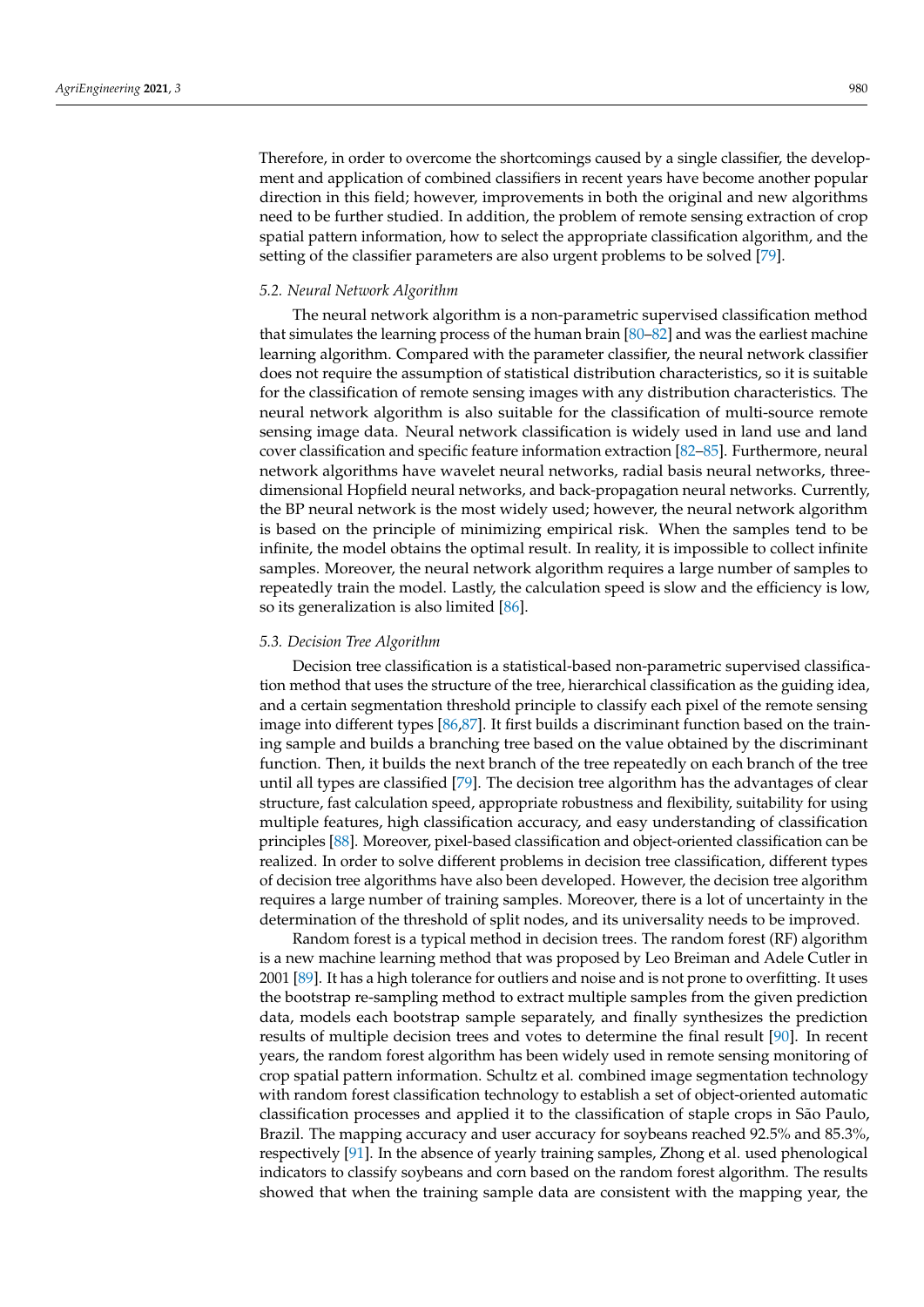overall classification accuracy can exceed 88%; however, when the training sample data are inconsistent with the mapping year, the input phenological index can lead to an overall classification accuracy within an acceptable 80% [\[35\]](#page-14-23). Song Qian used the random forest algorithm to learn and train spectrum-texture high-dimensional feature space. Under the GF-1 (GF-1 is a high-resolution Chinese satellite) remote sensing image, the introduction of texture features reduced the misclassification rate for soybeans and corn and increased the extraction accuracy by 3.57% and 2.86%, respectively [\[92\]](#page-16-21).

#### *5.4. Object-Oriented Machine Learning Algorithms*

With continuous improvements to the spatial resolution of remote sensing images, the image scenes become increasingly complex, and the phenomena of "the same spectrum of foreign matter" and "different spectrum of the same matter" are becoming increasingly important. Pixel-based classification has a serious salt-and-pepper effect, and the accuracy of image information extraction is limited. For this reason, object-oriented classification methods that can comprehensively utilize spectral features, texture features, shape features, and topological information with image spots, or objects, as the basic unit of image processing have begun to emerge [\[93](#page-16-22)[–95\]](#page-16-23). Compared with pixel-based classification, objectoriented classification can extract information at multiple scales through the combined use of geographic information systems and remote sensing technologies, which can better reduce the salt-and-pepper effect and improve the accuracy of information extraction [\[96\]](#page-16-24). Object-oriented classification is widely used in land use and land cover type classification [\[97\]](#page-16-25), specific feature information extraction, and change monitoring [\[98\]](#page-17-0). However, the optimization of scale in object-oriented classification is a difficult problem [\[94\]](#page-16-26).

#### *5.5. Deep Learning Algorithm*

Deep learning began with an article published by Hinton et al. in "Science" in 2006 [\[99\]](#page-17-1). It is a machine learning algorithm based on a multilayer neural network. The deep learning algorithm is completed through four steps: data processing, feature extraction and selection, forward guidance of the neural network, and tuning of the neural network [\[100\]](#page-17-2). At present, deep learning algorithms are used more in the extraction of hyperspectral remote sensing image information [\[101](#page-17-3)[–103\]](#page-17-4).

In general, remote sensing image classification technology and methods are rapidly developing and there are many types. However, the most effective classification in different situations is yet to be fully understood. Currently, pixel-based classification methods are widely used. However, the classification accuracy may be affected by mixed pixels. The classification method based on sub-pixels was developed to solve the problem regarding the confusion of pixels. The sub-pixel classification method has a positive effect on improving the classification accuracy of medium spatial resolution and low spatial resolution data and only uses spectral information. The classification—based on plots or object-oriented—is suitable for the use of various features such as spectral information, spatial structure, contextual features, and shapes. However, object-oriented classification methods are very suitable for high-resolution spatial data [\[102\]](#page-17-5). Comparative analysis studies show that non-parametric machine learning methods based on multiple features outperform other methods [\[68\]](#page-16-1).

## **6. Crop Classification Based on Drone Remote Sensing**

The essence of crop type extraction is remote sensing interpretation. Through the spectral characteristics and texture characteristics of different crops in UAV images, it is possible to obtain planting information such as crop category and crop spatial distribution [\[104](#page-17-6)[,105\]](#page-17-7). In terms of using drones to monitor crops, Rcols et al. used multi-rotor drones equipped with Pentax A40 cameras to obtain onion images, determine surface cover crops, establish a simple linear relationship between canopy density and leaf area index, and estimate onion leaf area index. The main advantages of this method include losslessness, simplicity, and time saving [\[20\]](#page-14-8). Li Bing et al. used unmanned aerial vehicles equipped with ADC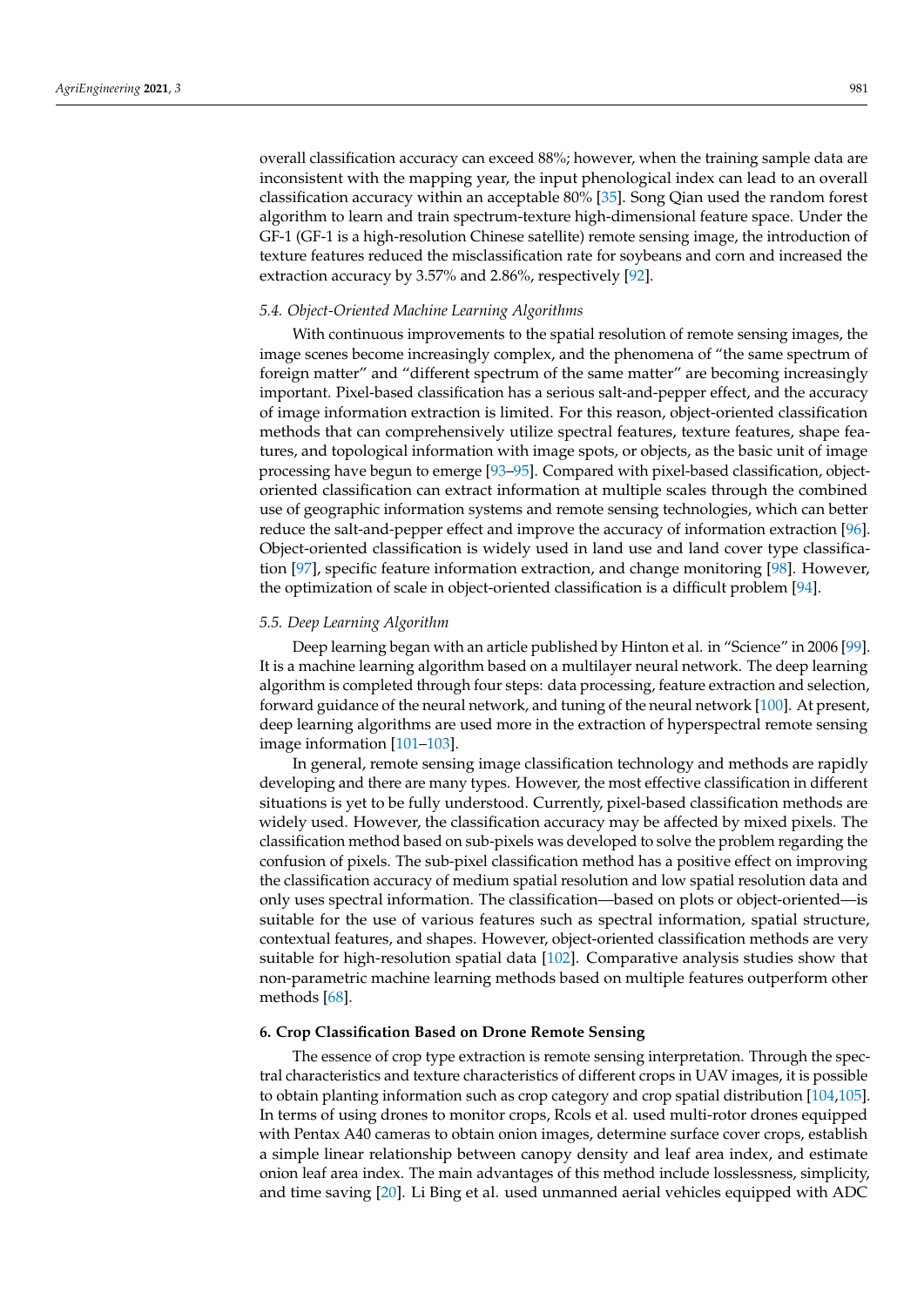multi-spectral cameras to monitor field wheat in different phases, providing a reference for the study of high-resolution image coverage [\[106\]](#page-17-8). Tian Zhenkun et al. used the Kyosho Caliber ZG 260 remote-controlled gasoline helicopter, equipped with the ADCAir canopy measurement camera (Tetracam, Los Angeles, CA, USA), and used winter wheat as the research object, PixelWrench2 software (Los angeles, CA, USA, version 1.5) to export the data and calculate the spectral reflectance and NDVI, and proposed a fast classification extraction method. This method has high accuracy and universality with characteristics such as speed and low cost [\[107\]](#page-17-9). Xu et al. used polynomial correction on images. After geometric correction, the accuracy of the obtained field information met the requirements of precision agriculture [\[108,](#page-17-10)[109\]](#page-17-11). Popescu et al. used LBP texture features in RGB and HSV space to achieve UAV image segmentation [\[110\]](#page-17-12). Jin et al. used drone images to estimate the density of wheat plants, and Milas et al. used drone images for shadow classification [\[111,](#page-17-13)[112\]](#page-17-14). The above research shows that UAV remote sensing has abundant applications in agriculture.

The texture features of crops are the entry point for crop classification and extraction. Extracting texture features through image filtering can allow the recognition or classification of specific crops in remote sensing images [\[110](#page-17-12)[,112\]](#page-17-14). For example, Li et al. established corresponding texture rule sets to extract tree crowns from UAV images [\[113\]](#page-17-15). Zhang Chao et al. obtained UAV remote sensing image data with high spatial resolution, studied the calculation scale of the texture characteristics of seed production, and through comparative analysis, determined that the most suitable resolution for distinguishing seed production and field corn is 0.6–0.9 m. Finally, a 0.7 m resolution image was used to verify the method, and the decision tree method was used to obtain seed production information, which provided support for the high-spatial-resolution remote sensing management of the seed production cornfield [\[114\]](#page-17-16). Zou Kunlin et al. used drones equipped with visible light cameras to collect images of cotton fields and surrounding areas. Through the vegetation index and texture characteristics, the effects of different characteristics on the defoliated cotton field, non-defoliated cotton field, winter wheat field, and bare area were compared and analyzed. The results showed that the vegetation index feature can effectively distinguish the non-defoliated cotton field, the texture feature can effectively distinguish bare land and defoliated cotton fields, and the use of spectral and texture features can effectively extract the area of cotton fields [\[115\]](#page-17-17). Li Ming used UAV remote sensing to obtain images of rice planting areas, using Agisoft Photoscan software (St. Petersburg, Russia, version 1.7.5) to stitch the images, and segmented the test area to extract spectral, geometric, and texture features, establishing a two-class logistic regression model for identifying rice plots.[\[116\]](#page-17-18). Dai Jianguo et al. obtained visible light images through remote sensing of drones, extracted and optimized spectral and texture features, and classified the main crops in northern Xinjiang. The results showed that the support vector machine classification effect was the most optimal, and the classification accuracy for  $\alpha$ , summer squash, corn, and cotton crops reached more than 80%, which can provide a reference for the crop information survey [\[117\]](#page-17-19). Xue et al. used drones to obtain orthophoto and terrain data. At a resolution of 0.5 m, the terraces were segmented and extracted based on the object-oriented method and the two data sets were combined. The results showed that the use of spectrum, texture, and terrain information for the classification results obtained by the SVM classification method is available [\[118\]](#page-17-20).

The physical properties of crops can also be used for classification. The canopy structure of different crops varies significantly, such as height, shape, leaf inclination, etc. However, traditional remote sensing cannot obtain high-resolution canopy structure data. With the rapid development of UAV remote sensing and sensor technology, it is possible to obtain more data types, providing a new development space for crop remote sensing classification. Extracting the physical properties of crops from human–machine images has become a new topic of interest [\[119\]](#page-17-21). Among these properties, Bendig et al. confirmed that the plant height extracted from CSMs (crop surface model) has sufficient accuracy and established an estimation model of barley plant height and biomass [\[120\]](#page-17-22). Zhang et al.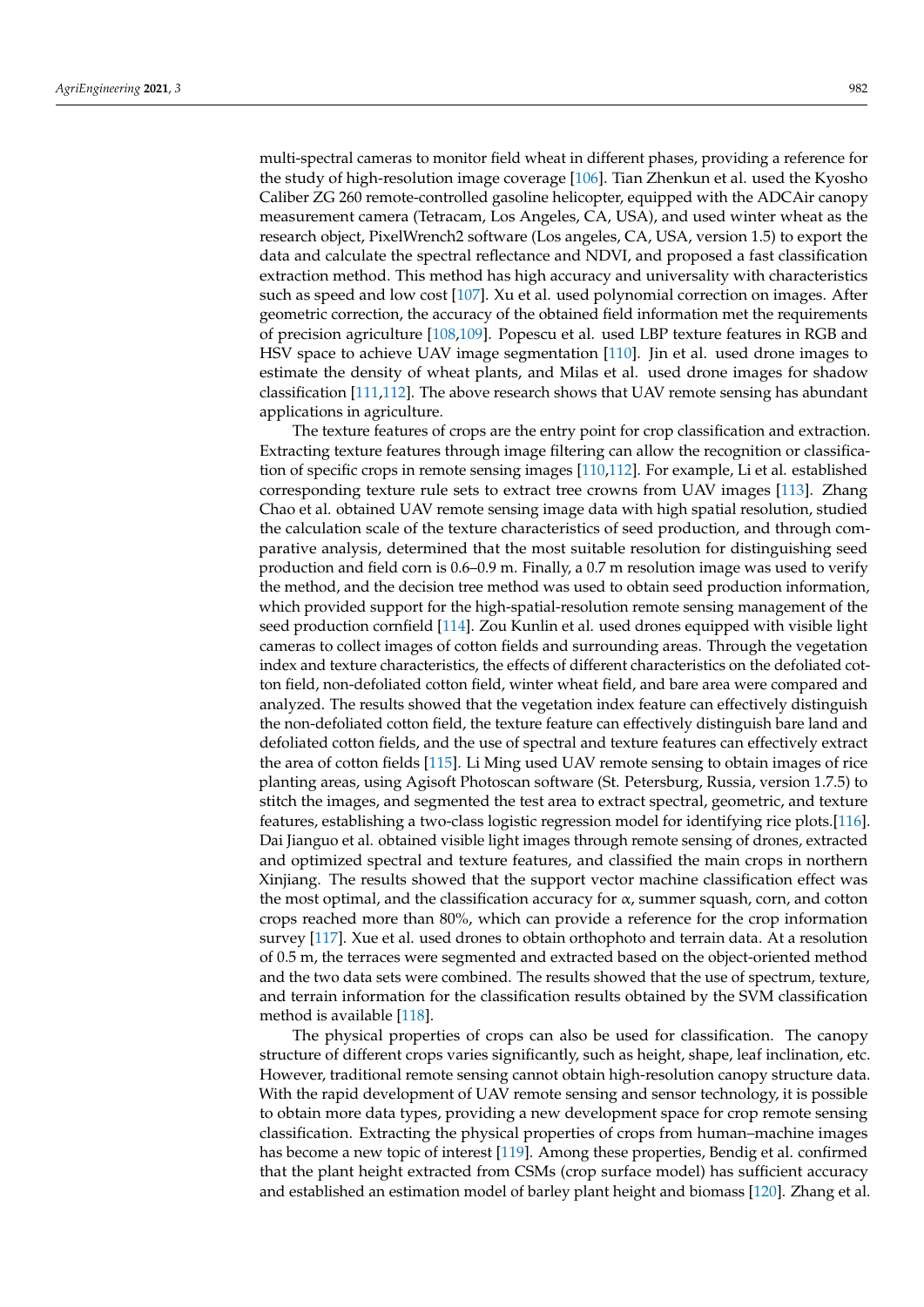used UAV images and digital surface models to extract spatial information, and extracted distribution information such as trees, roads, and water bodies [\[121\]](#page-17-23). To achieve the classification of land cover types, Kim et al. generated a TIN (triangulated irregular network) model by manually collecting ground control points to generate DEM (digital elevation model) data; calculated the difference between DSM, DEM, and NDSM (normalized DSM); and selected RGB band, NDSM, and improved NDVI as features [\[122\]](#page-17-24). Nevalainen et al. extracted three-dimensional features from RGB point clouds and combined multi-spectral features to classify trees [\[123\]](#page-17-25). Yang et al. used DSM information to extract rice lodging information and verified that DSM information is helpful in distinguishing vegetation lodging [\[124\]](#page-17-26). Zisi et al. used multi-spectrum, texture, and height information to monitor weed distribution [\[125\]](#page-17-27). Mao Zhihui et al. used UAV DSM images to extract corn lodging information and verified that the accuracy of DSM obtained by oblique photography is better than that obtained by orthophotography [\[126\]](#page-18-0). Currently, the use of DSM data as classification features is divided into two types of processing. The first type is to directly use DSM as the classification feature for classification; the second type is to collect ground control points in the research area during crop growth and use interpolation to generate DEM through the subtraction of DSM and DEM to obtain the relative height characteristics.

The resolution of crops on UAV remote sensing images does not entirely depend on the spatial resolution. Moreover, the resolution results are related to the types and sizes of crops and the brightness and structure of the farmland. In different studies, the resolution of drones used by agricultural researchers varies. For example, Li used drone remote sensing images with a resolution of 1.7 cm to estimate rice yield [\[127\]](#page-18-1), Lottes et al. used drones to obtain a resolution of 1.5 cm for crop and weed classification research [\[128\]](#page-18-2), and Yang et al. used images with a resolution of 5.5 cm to evaluate rice lodging [\[128\]](#page-18-2). The above research shows that when conducting crop research, different research objects require different resolutions of UAV images, and the application prospects of ultra-high-resolution UAV images are broad.

#### **7. Summary and Outlook**

Firstly, medium- and high-resolution image data are mostly concentrated in the study of crop spatial pattern distribution in a small area, and medium- and low-resolution remote sensing images are mostly used in large areas. However, there is a lack of information extraction and spatial distribution data for farmland vegetation in large areas based on medium- and high-resolution image data. At present, most research is focused on the remote sensing monitoring of spatial distribution changes in different land use types, and there is a lack of in-depth analysis of the spatial distribution changes for a single crop. Current studies on the dynamic changes in crop spatial patterns are mostly based on factors such as changes in the crop area, crop spatial distribution, and land use types, or using model methods. The comprehensive use of crop area information and the landscape pattern index to study the dynamic changes in crop spatial patterns remains insufficient.

Secondly, most of the data sources used to extract the spatial distribution of farmland vegetation are relatively limited. Due to differences in satellite sensors, classification schemes, and classification methods, there are large differences in accuracy and spatial consistency between the data sources, resulting in relatively large differences in the classification results for farmland vegetation. The ability of remote sensing to extract large-scale, multi-level, high-precision cultivated land use pattern indicators and their changes is weak. For regional- and global-scale research, the spatial resolution of the data source is low or sampling statistics are directly used, which are highly subjective, and the displayed cultivated land use pattern index is not accurate. Moreover, it can only qualitatively explain the problem and cannot be used as an aid to carry out the quantitative research. Therefore, the ability of remote sensing extraction of large-scale, multi-level, high-precision farmland-use pattern indicators and their changes must be further strengthened.

Third, the selection of crop classification features in UAV remote sensing images must be expanded, and the extraction accuracy needs to be further improved. The development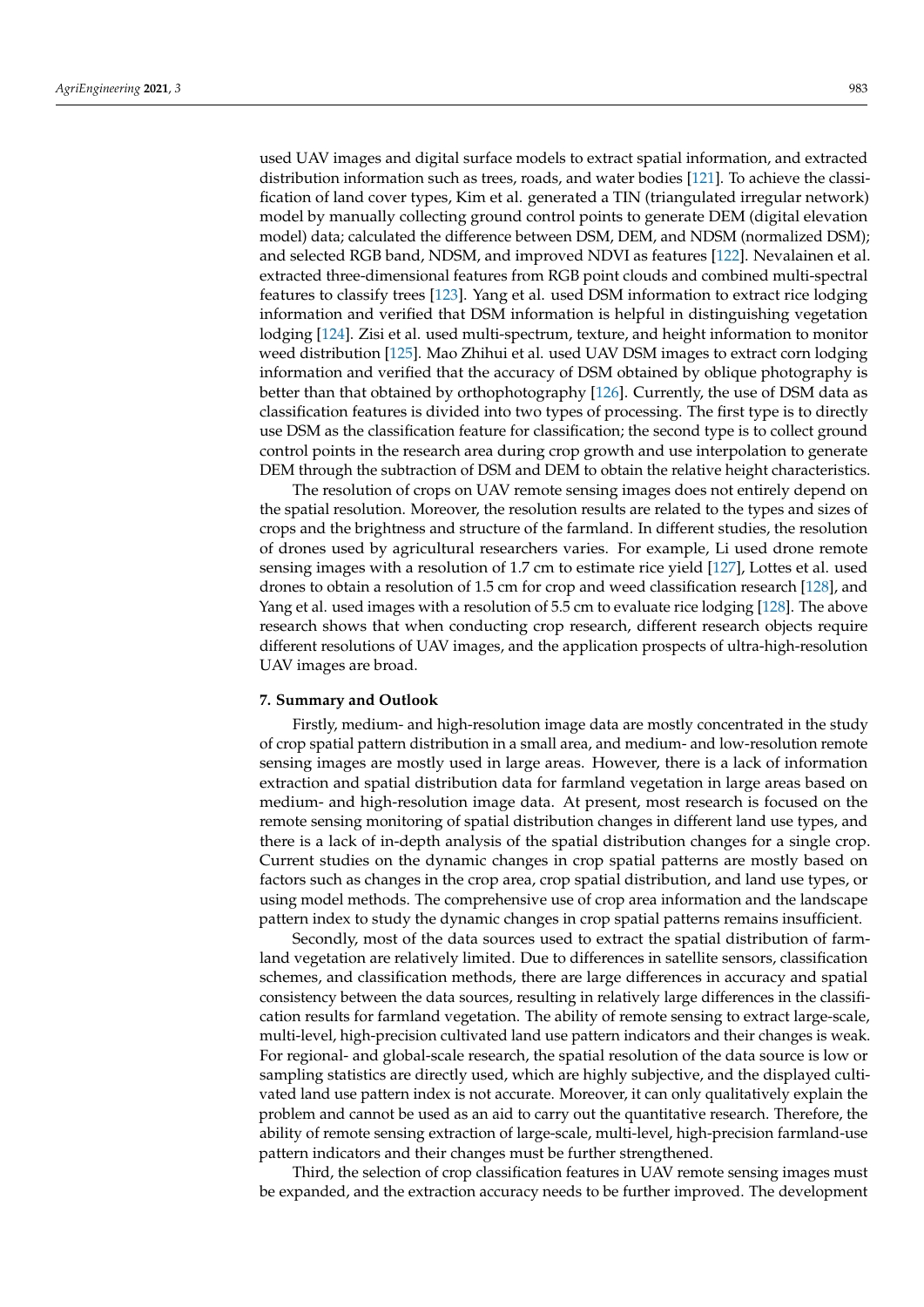of UAV remote sensing provides a new development space for crop remote sensing classification. The construction of new crop remote sensing classification feature variables with suitable classification effects and the comprehensive utilization of these feature variables have become the core content of future remote sensing classification methods. Future developments include the effective extraction of crops' spatial physical properties from UAV images, such as height, shape, and surface fluctuations, and texture features to classify crops, thereby improving classification accuracy.

Finally, in this article, we have demonstrated that the future development direction of crop remote sensing recognition includes several major developments. It is necessary to (1) further strengthen the ability of remote sensing recognition of large crop areas and improve the temporal resolution of remote sensing data [\[129\]](#page-18-3); (2) extensively carry out remote sensing spatial data mining research, collect results from various disciplines (including machine learning, statistics, artificial intelligence, etc.), and mine the hidden information in remote sensing images and data; (3) improve the utilization of multi-source remote sensing information and strengthen the comparative use of multi-source data; (4) expand the application field and scope of agricultural remote sensing and promote the interdisciplinary application of agricultural remote sensing; and (5) strengthen the promotion and use of domestic satellite remote sensing data to promote businesses. (6) Due to our limited knowledge, this review article inevitably omits many other important studies, as well as operational land cover products such as Agriculture and Agrifood Canada Annual Crop Inventory Map (Annual Crop Inventory—Open Government Portal (canada.ca)).

**Author Contributions:** Conceptualization, D.F. and X.S.; methodology, D.F.; validation, D.F., B.W. and T.W.; investigation, D.F. and X.S.; resources, D.F. and X.S.; data curation, X.S.; writing—original draft preparation, D.F.; writing—review and editing, D.F. and B.W.; visualization, B.W. and F.Y.; supervision, F.Y. and X.S.; project administration, D.F.; funding acquisition, T.W. All authors have read and agreed to the published version of the manuscript.

**Funding:** This research was funded by the Open Research Project of the Key Laboratory of Special Agricultural Meteorological Disaster Monitoring and Early Warning and Risk Management in Arid Regions of China Meteorological Administration "Research on Northwest Wheat Drought Assessment Technology Based on APSIM Model-Taking Ningxia as an Example" (grant no. CAMF-201905).

**Conflicts of Interest:** The authors declare no conflict of interest.

#### **References**

- <span id="page-13-0"></span>1. Foley, J.A.; Ramankutty, N.; Brauman, K.A.; Cassidy, E.S.; Gerber, J.S.; Johnston, M.; Mueller, N.D.; O'Connell, C.; Ray, D.K.; West, P.C.; et al. Solutions for a cultivated planet. *Nature* **2011**, *478*, 337–342. [\[CrossRef\]](http://doi.org/10.1038/nature10452)
- <span id="page-13-1"></span>2. Kearney, J. Food consumption trends and drivers. *Philos. Trans. R. Soc. B Biol. Sci.* **2010**, *365*, 2793–2807. [\[CrossRef\]](http://doi.org/10.1098/rstb.2010.0149) [\[PubMed\]](http://www.ncbi.nlm.nih.gov/pubmed/20713385)
- <span id="page-13-2"></span>3. Godfray, H.; Beddington, J.; Crute, I.; Haddad, L.; Lawrence, D.; Muir, J.; Pretty, J.; Robinson, S.; Thomas, S.; Toulmin, C. Food security: The challenge of feeding 9 billion people. *Science* **2010**, *327*, 812–818. [\[CrossRef\]](http://doi.org/10.1126/science.1185383)
- <span id="page-13-3"></span>4. Sterling, S.M.; Ducharne, A.; Polcher, J. The impact of global land-cover change on the terrestrial water cycle. *Nat. Clim. Chang.* **2012**, *3*, 385–390. [\[CrossRef\]](http://doi.org/10.1038/nclimate1690)
- <span id="page-13-4"></span>5. Lambin, E.F.; Gibbs, H.K.; Ferreira, L.; Grau, R.; Mayaux, P.; Meyfroidt, P.; Morton, D.C.; Rudel, T.K.; Gasparri, I.; Munger, J. Estimating the world's potentially available cropland using a bottom-up approach. *Glob. Environ. Chang.* **2013**, *23*, 892–901. [\[CrossRef\]](http://doi.org/10.1016/j.gloenvcha.2013.05.005)
- <span id="page-13-5"></span>6. Ozdogan, M. The spatial distribution of crop types from MODIS data: Temporal unmixing using Independent Component Analysis. *Remote Sens. Environ.* **2010**, *114*, 1190–1204. [\[CrossRef\]](http://doi.org/10.1016/j.rse.2010.01.006)
- <span id="page-13-6"></span>7. Wardlow, B.D.; Egbert, S.L.; Kastens, J.H. Analysis of time-series MODIS 250 m vegetation index data for crop classification in the US Central Great Plains. *Remote Sens. Environ.* **2007**, *108*, 290–310. [\[CrossRef\]](http://doi.org/10.1016/j.rse.2006.11.021)
- <span id="page-13-7"></span>8. Vintrou, E.; Desbrosse, A.; Bégué, A.; Traoré, S.; Baron, C.; Seen, D.L. Crop area mapping in West Africa using landscape stratification of MODIS time series and comparison with existing global land products. *Int. J. Appl. Earth Obs. Geoinf.* **2012**, *14*, 83–93. [\[CrossRef\]](http://doi.org/10.1016/j.jag.2011.06.010)
- <span id="page-13-8"></span>9. Xiao, X.; Boles, S.; Frolking, S.; Li, C.; Moore, B. Mapping paddy rice agriculture in South and Southeast Asia using multi-temporal MODIS images. *Remote Sens. Environ.* **2006**, *100*, 95–113. [\[CrossRef\]](http://doi.org/10.1016/j.rse.2005.10.004)
- <span id="page-13-9"></span>10. Van Niel, T.G.; Mcvicar, T.R. Determining temporal windows for crop discrimination with remote sensing: A case study in south-eastern Australia. *Comput. Electron. Agric.* **2004**, *45*, 91–108. [\[CrossRef\]](http://doi.org/10.1016/j.compag.2004.06.003)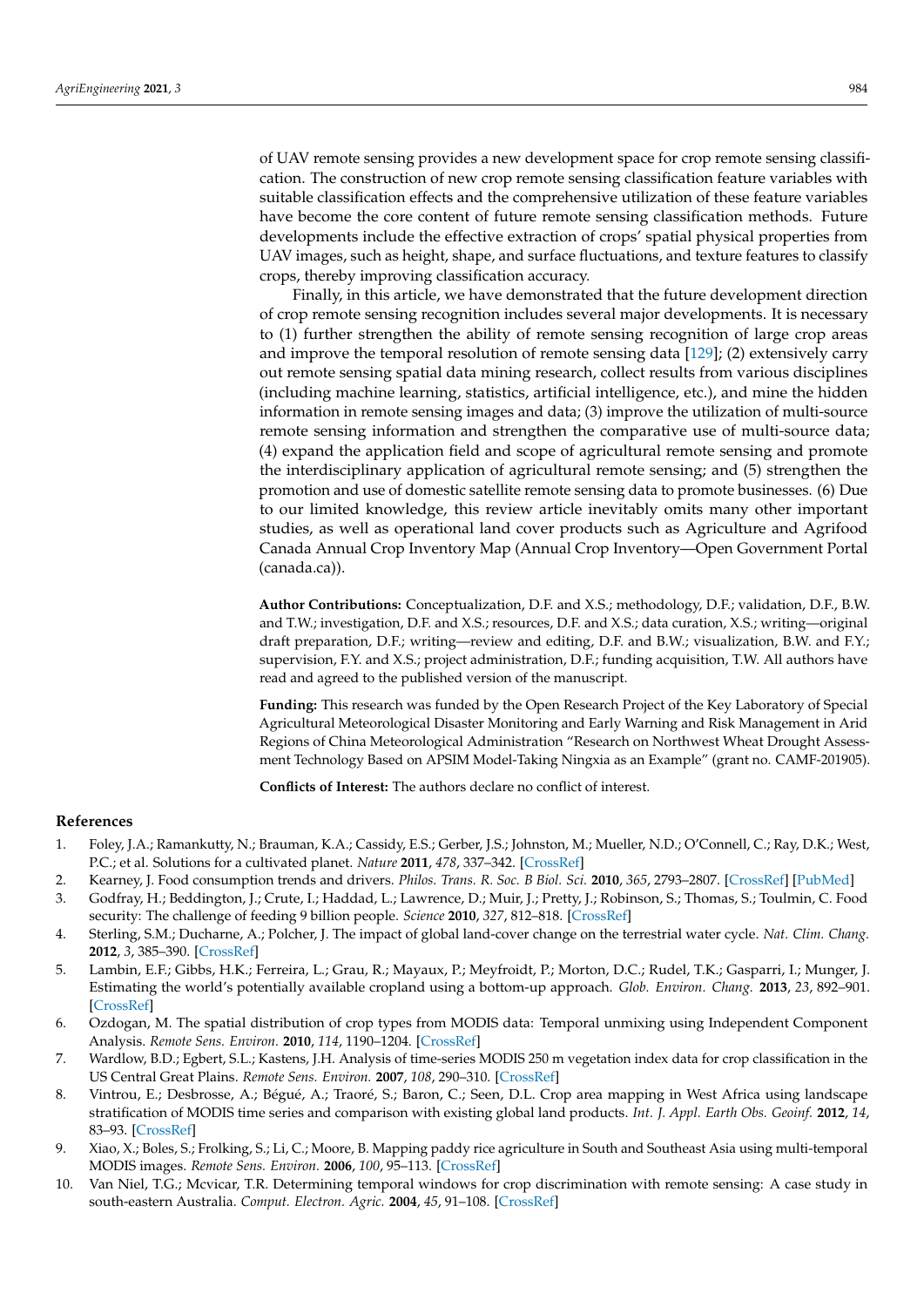- <span id="page-14-0"></span>11. White, E.V.; Roy, D.P. A contemporary decennial examination of changing agricultural field sizes using Landsat time series data. *Geo Geogr. Environ.* **2015**, *2*, 33–54. [\[CrossRef\]](http://doi.org/10.1002/geo2.4) [\[PubMed\]](http://www.ncbi.nlm.nih.gov/pubmed/27669424)
- <span id="page-14-1"></span>12. Bargiel, D.; Herrmann, S. Multi-temporal land-cover classification of agricultural areas in two European regions with high resolution spotlight TerraSAR-X data. *Remote Sens.* **2011**, *3*, 859–877. [\[CrossRef\]](http://doi.org/10.3390/rs3050859)
- <span id="page-14-2"></span>13. Jia, K.; Yao, Y.; Wei, X.; Shuai, G.; Bo, J.; Xiang, Z. Research progress in remote sensing estimation of vegetation coverage. *Adv. Earth Sci.* **2013**, *28*, 774–782.
- <span id="page-14-3"></span>14. Patil, A.; Ishwarappa, R.K. Classification of crops using FCM segmentation and texture, color feature. *World J. Sci. Technol.* **2013**, 2121–2123.
- <span id="page-14-4"></span>15. Lobell, D.B.; Burke, M.B.; Tebaldi, C.; Mastrandrea, M.D.; Falcon, W.P.; Naylor, R.L. Prioritizing climate change adaptation needs for food security in 2030. *Science* **2008**, *319*, 607. [\[CrossRef\]](http://doi.org/10.1126/science.1152339)
- <span id="page-14-5"></span>16. Portmann, F.T.; Siebert, S.; Döll, P. MIRCA2000—Global monthly irrigated and rainfed crop areas around the year 2000: A new high-resolution data set for agricultural and hydrological modeling. *Glob. Biogeochem. Cycles* **2010**, *24*, 1–24. [\[CrossRef\]](http://doi.org/10.1029/2008GB003435)
- <span id="page-14-6"></span>17. Susana, D.P.; Pablo, R.G.; David, H.L.; Beatriz, F.G. Vicarious Radiometric Calibration of a Multispectral Camera on Board an Unmanned Aerial System. *Remote Sens.* **2014**, *6*, 1918–1937.
- 18. Mesas-Carrascosa, F.J.; Notario-García, M.D.; Meroño De Larriva, J.E.; Emilio, M.; Manuel, S.; García-Ferrer Porras, A. Validation of measurements of land plot area using UAV imagery. *Int. J. Appl. Earth Obs. Geoinf.* **2014**, *33*, 270–279. [\[CrossRef\]](http://doi.org/10.1016/j.jag.2014.06.009)
- <span id="page-14-7"></span>19. Rokhmana, C.A. The Potential of UAV-based Remote Sensing for Supporting Precision Agriculture in Indonesia. *Procedia Environ. Sci.* **2015**, *24*, 245–253. [\[CrossRef\]](http://doi.org/10.1016/j.proenv.2015.03.032)
- <span id="page-14-8"></span>20. Córcoles, J.I.; Ortega, J.F.; Hernández, D.; Moreno, M.A. Estimation of leaf area index in onion (*Allium cepa* L.) using an unmanned aerial vehicle. *Biosyst. Eng.* **2013**, *115*, 31–42. [\[CrossRef\]](http://doi.org/10.1016/j.biosystemseng.2013.02.002)
- <span id="page-14-9"></span>21. Sona, G.; Passoni, D.; Pinto, L.; Pagliari, D.; Facchi, A. Uav Multispectral Survey to Map Soil and Crop for Precision Farming Applications. In Proceedings of the Remote Sensing and Spatial Information Sciences Congress: International Archives of the Photogrammetry Remote Sensing and Spatial Information Sciences Congress, Prague, Czech Republic, 12–19 July 2016; International Society for Photogrammetry and Remote Sensing (ISPRS): Hannover, Germany, 2016; Volume XLI-B1, pp. 1023–1029.
- <span id="page-14-10"></span>22. Ballesteros, R.; Ortega, J.F.; Hernandez, D.; Moreno, M.A. Applications of georeferenced high-resolution images obtained with unmanned aerial vehicles. Part I: Description of image acquisition and processing. *Precis. Agric.* **2014**, *15*, 579–592. [\[CrossRef\]](http://doi.org/10.1007/s11119-014-9355-8)
- <span id="page-14-11"></span>23. Lelong, C.C.D. Assessment of Unmanned Aerial Vehicles Imagery for Quantitative Monitoring of Wheat Crop in Small Plots. *Sensors* **2008**, *8*, 3557–3585. [\[CrossRef\]](http://doi.org/10.3390/s8053557)
- <span id="page-14-12"></span>24. Chang, J.; Hansen, M.C.; Pittman, K.; Carroll, M.; DiMiceli, C. Corn and soybean mapping in the United States using MODIS time-series data sets. *Agron. J.* **2007**, *99*, 1654–1664. [\[CrossRef\]](http://doi.org/10.2134/agronj2007.0170)
- <span id="page-14-13"></span>25. Zhang, M.; Zhou, Q.; Chen, Z.; Jia, L.; Zhou, Y.; Cai, C. Crop discrimination in Northern China with double cropping systems using Fourier analysis of time-series MODIS data. *Int. J. Appl. Earth Obs. Geoinf.* **2008**, *10*, 476–485.
- <span id="page-14-14"></span>26. Zhang, X.; Jiao, Q.; Zhang, B.; Chen, Z.C. Preliminary study on extracting crop planting patterns using MODIS\_EVI image time series. *Trans. Chin. Soc. Agric. Eng.* **2008**, *24*, 161–165.
- <span id="page-14-15"></span>27. Xiong, Q.; Huang, J. Monitoring the planting area of autumn crops using the time series characteristics of NDVI index. *Trans. Chin. Soc. Agric. Eng.* **2009**, *25*, 144–148.
- <span id="page-14-16"></span>28. Cai, X.; Cui, Y. Extraction of crop planting structure in irrigation area based on heterogeneous multi-temporal remote sensing data. *Trans. Chin. Soc. Agric. Eng.* **2009**, *25*, 124–130.
- <span id="page-14-17"></span>29. He, X. Research on Remote Sensing Extraction of Corn Planting Area Based on Multi-Source Data Fusion. Ph.D. Thesis, Nanjing University of Information Science and Technology, Nanjing, China, 2010.
- <span id="page-14-18"></span>30. Huang, Q.; Tang, H.; Zhou, Q.; Wu, W.; Wang, L.; Zhang, L. Remote sensing extraction and growth monitoring of planting structure of main crops in Northeast China. *Chin. J. Agric. Eng.* **2010**, *26*, 218–223.
- <span id="page-14-19"></span>31. Hao, W.; Mei, X.; Cai, X.; Cai, X.; Jian, T.; Qin, L. Crop distribution information extraction in the three Northeast provinces based on multi-temporal remote sensing images. *Chin. J. Agric. Eng.* **2011**, *27*, 201–207.
- <span id="page-14-20"></span>32. Peña-Barragán, J.M.; Ngugi, M.K.; Plant, R.E.; Six, J. Object-based crop identification using multiple vegetation indices, textural features and crop phenology. *Remote Sens. Environ.* **2011**, *115*, 1301–1316. [\[CrossRef\]](http://doi.org/10.1016/j.rse.2011.01.009)
- <span id="page-14-21"></span>33. Zhang, J.; Cheng, Y.; Zhang, F.; Yue, D.; Tang, H. Crop planting information extraction based on multi-temporal remote sensing images. *Trans. Chin. Soc. Agric. Eng.* **2012**, *28*, 134–141.
- <span id="page-14-22"></span>34. Foerster, S.; Kaden, K.; Foerster, M.; Itzerott, S. Crop type mapping using spectral–temporal profiles and phenological information. *Comput. Electron. Agric.* **2012**, *89*, 30–40. [\[CrossRef\]](http://doi.org/10.1016/j.compag.2012.07.015)
- <span id="page-14-23"></span>35. Zhong, L.; Gong, P.; Biging, G.S. Efficient corn and soybean mapping with temporal extendability: A multi-year experiment using Landsat imagery. *Remote Sens. Environ.* **2014**, *140*, 1–13. [\[CrossRef\]](http://doi.org/10.1016/j.rse.2013.08.023)
- <span id="page-14-24"></span>36. Tang, H.; Wu, W.; Yang, P. Research progress in remote sensing monitoring of crop spatial pattern. *Chin. Agric. Sci.* **2010**, *43*, 2879–2888.
- <span id="page-14-25"></span>37. Wang, N. *China Wheat Remote Sensing Dynamic Monitoring and Yield Estimation*; China Science and Technology Press: Beijing, China, 1996.
- <span id="page-14-26"></span>38. Xu, W.; Tian, Y. Research progress on remote sensing extraction methods of crop planting area. *J. Yunnan Agric. Univ. Nat. Sci.* **2005**, *20*, 94–98.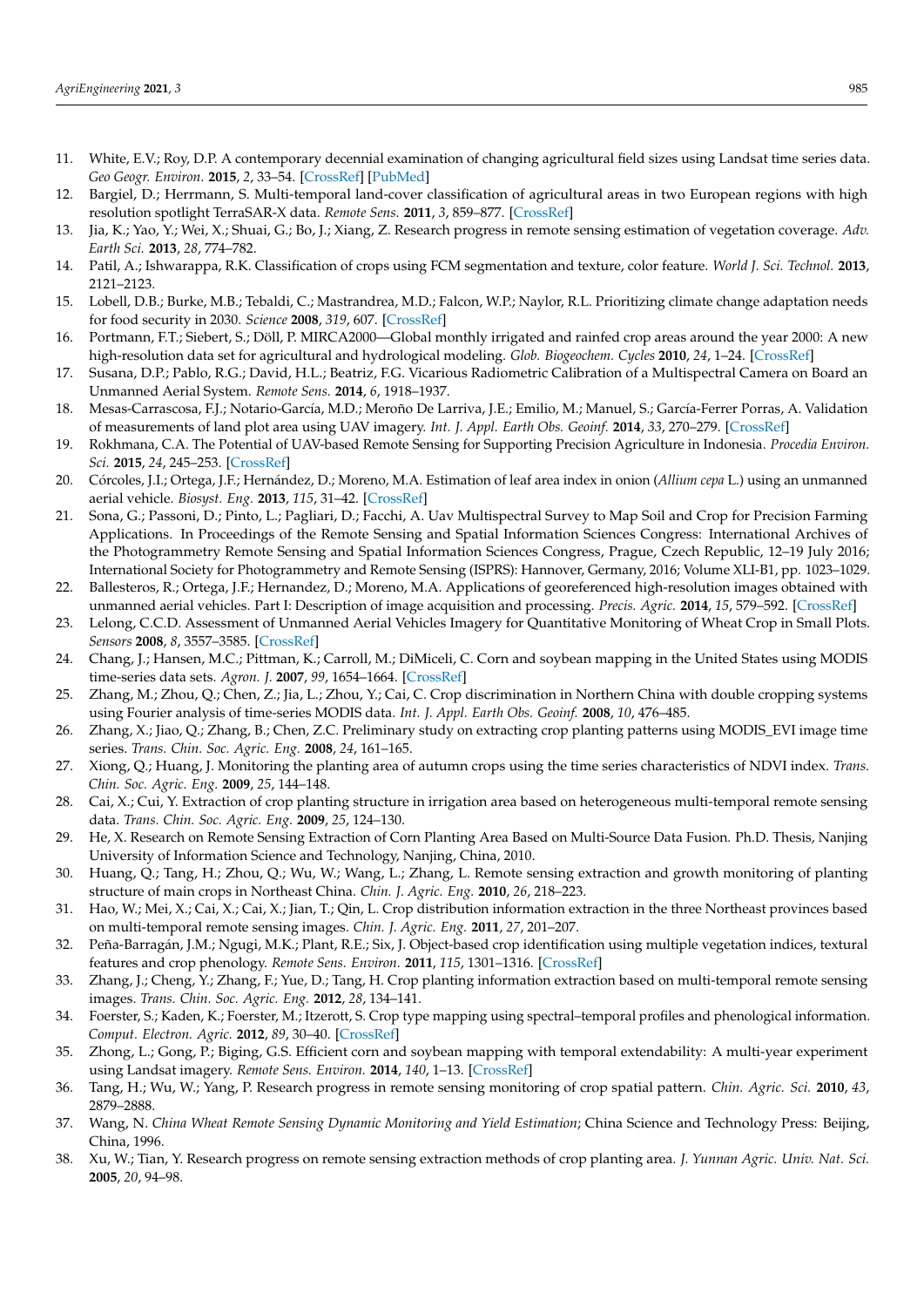- <span id="page-15-0"></span>39. Zhao, C.; Qian, L. Comparison of supervised and unsupervised classification of remote sensing images. *J. Henan Univ. Nat. Ed.* **2004**, *34*, 90–93.
- <span id="page-15-1"></span>40. Yan, R.; Jing, Y.; He, X. Research progress on remote sensing extraction of crop planting area. *Anhui Agric. Sci.* **2010**, *38*, 14767–14768.
- <span id="page-15-2"></span>41. Wang, N.; Li, Q.; Du, X.; Zhang, Y.; Wang, H. Remote sensing identification of main crops in northern Jiangsu based on univariate feature selection. *J. Remote Sens.* **2017**, *21*, 519–530.
- <span id="page-15-3"></span>42. Bouman, B.A.M.; Uenk, D. Crop classification possibilities with radar in ERS-1 and JERS-1 configuration. *Remote Sens. Environ.* **1992**, *40*, 1–13. [\[CrossRef\]](http://doi.org/10.1016/0034-4257(92)90122-Z)
- <span id="page-15-4"></span>43. Feng, A.; He, H.; Liu, L.; Ren, X.; Zhang, L.; Ge, R.; Zhao, F. Comparative study on identification methods of winter wheat growth period in Yucheng farmland ecosystem based on multi-source data. *Remote Sens. Technol. Appl.* **2016**, *31*, 958–965.
- <span id="page-15-5"></span>44. De Espindola, G.M.; De Aguiar, A.P.D.; Pebesma, E.; Camara, G.; Fonseca, L. Agricultural land use dynamics in the Brazilian Amazon based on remote sensing and census data. *Appl. Geogr.* **2012**, *32*, 240–252. [\[CrossRef\]](http://doi.org/10.1016/j.apgeog.2011.04.003)
- <span id="page-15-6"></span>45. Khan, M.R.; De Bie, C.A.; Van Keulen, H.; Smaling, E.; Real, R. Disaggregating and mapping crop statistics using hypertemporal remote sensing. *Int. J. Appl. Earth Obs. Geoinf.* **2010**, *12*, 36–46. [\[CrossRef\]](http://doi.org/10.1016/j.jag.2009.09.010)
- <span id="page-15-7"></span>46. Barnwal, P.; Kotani, K. Climatic impacts across agricultural crop yield distributions: An application of quantile regression on rice crops in Andhra Pradesh, India. *Ecol. Econ.* **2013**, *87*, 95–109. [\[CrossRef\]](http://doi.org/10.1016/j.ecolecon.2012.11.024)
- <span id="page-15-8"></span>47. Song, Q.; Zhou, Q.; Wu, W.; Hu, Q.; Yu, Q.; Tang, H. Research progress of multi-source data fusion in crop remote sensing identification. *Chin. Agric. Sci.* **2015**, *48*, 1122–1135.
- <span id="page-15-9"></span>48. Leff, B.; Ramankutty, N.; Foley, J.A. Geographic distribution of major crops across the world. *Glob. Biogeochem. Cycles* **2004**, *18*. [\[CrossRef\]](http://doi.org/10.1029/2003GB002108)
- <span id="page-15-10"></span>49. Liu, J.; Fritz, S.; Van Wesenbeeck, C.F.A.; Fuchs, M.; You, L.; Obersteiner, M.; Hong, Y. A spatially explicit assessment of current and future hotspots of hunger in Sub-Saharan Africa in the context of global change. *Glob. Planet. Chang.* **2008**, *64*, 222–235. [\[CrossRef\]](http://doi.org/10.1016/j.gloplacha.2008.09.007)
- <span id="page-15-11"></span>50. Liu, Z.; Li, Z.; Tang, P.; Li, Z.; Wu, W.; Yang, P.; You, L.; Tang, H. Analysis on the spatiotemporal changes of rice planting areas and yields in China in the past 30 years. *J. Geogr. Sci.* **2013**, *68*, 680–693.
- <span id="page-15-12"></span>51. Pervez, M.S.; Brown, J.F. Mapping irrigated lands at 250-m scale by merging MODIS data and national agricultural statistics. *Remote Sens.* **2010**, *2*, 2388–2412. [\[CrossRef\]](http://doi.org/10.3390/rs2102388)
- <span id="page-15-13"></span>52. Brown, J.F.; Pervez, M.S. Merging remote sensing data and national agricultural statistics to model change in irrigated agriculture. *Agric. Syst.* **2014**, *127*, 28–40. [\[CrossRef\]](http://doi.org/10.1016/j.agsy.2014.01.004)
- <span id="page-15-14"></span>53. Friedl, M.; Sulla-Menashe, D.; Tan, B.; Schneider, A.; Ramankutty, N.; Sibley, A. MODIS collection 5 global land cover: Algorithm refinements and characterization of new datasets. *Remote Sens. Environ.* **2010**, *114*, 168–182. [\[CrossRef\]](http://doi.org/10.1016/j.rse.2009.08.016)
- <span id="page-15-15"></span>54. Zhang, Z.; Wang, X.; Zhao, X.; Liu, B.; Yi, L.; Zuo, L.; Wen, Q.; Liu, F.; Xu, J.; Hu, S. A 2010 update of National land use/cover database of China at 1: 100000 scale using medium spatial resolution satellite images. *Remote Sens. Environ.* **2014**, *149*, 142–154. [\[CrossRef\]](http://doi.org/10.1016/j.rse.2014.04.004)
- <span id="page-15-16"></span>55. Chen, D.; Chang, N.; Xiao, J.; Zhou, Q.; Wu, W. Mapping dynamics of soil organic matter in croplands with MODIS data and machine learning algorithms. *Sci. Total Environ.* **2019**, *669*, 844–855. [\[CrossRef\]](http://doi.org/10.1016/j.scitotenv.2019.03.151) [\[PubMed\]](http://www.ncbi.nlm.nih.gov/pubmed/30897441)
- <span id="page-15-17"></span>56. Lu, M.; Wu, W.; Zhang, L.; Liao, A.P.; Peng, S.; Tang, H.J. A comparative analysis of five global cropland datasets in China. *Sci. China Earth Sci.* **2016**, *59*, 2307–2317. [\[CrossRef\]](http://doi.org/10.1007/s11430-016-5327-3)
- <span id="page-15-18"></span>57. See, L.; Schepaschenko, D.; Lesiv, M.; McCallum, I.; Fritz, S.; Comber, A.; Perger, C.; Schill, C.; Zhao, Y.; Maus, V. Building a hybrid land cover map with crowdsourcing and geographically weighted regression. *ISPRS J. Photogramm. Remote Sens.* **2015**, *103*, 48–56. [\[CrossRef\]](http://doi.org/10.1016/j.isprsjprs.2014.06.016)
- <span id="page-15-19"></span>58. Jung, M.; Henkel, K.; Herold, M.; Churkina, G. Exploiting synergies of global land cover products for carbon cycle modeling. *Remote Sens. Environ.* **2006**, *101*, 534–553. [\[CrossRef\]](http://doi.org/10.1016/j.rse.2006.01.020)
- <span id="page-15-20"></span>59. Fritz, S.; See, L.; Mccallum, I.; You, L.; Bun, A.; Moltchanova, E.; Duerauer, M.; Albrecht, F.; Schill, C.; Perger, C.; et al. Mapping global cropland and field size. *Glob. Chang. Biol.* **2015**, *21*, 1980–1992. [\[CrossRef\]](http://doi.org/10.1111/gcb.12838)
- <span id="page-15-21"></span>60. Lu, M.; Wu, W.; You, L.; Chen, D.; Zhang, L.; Yang, P.; Tang, H. A synergy cropland of china by fusing multiple existing maps and statistics. *Sensors* **2017**, *17*, 1613. [\[CrossRef\]](http://doi.org/10.3390/s17071613)
- <span id="page-15-22"></span>61. Kinoshita, T.; Iwao, K.; Yamagata, Y. Creation of a global land cover and a probability map through a new map integration method. *Int. J. Appl. Earth Obs. Geoinf.* **2014**, *28*, 70–77. [\[CrossRef\]](http://doi.org/10.1016/j.jag.2013.10.006)
- <span id="page-15-23"></span>62. Schepaschenko, D.G.; Shvidenko, A.Z.; Lesiv, M.Y.; Ontikov, P.V.; Shchepashchenko, M.V.; Kraxner, F. Estimation of forest area and its dynamics in Russia based on synthesis of remote sensing products. *Contemp. Probl. Ecol.* **2015**, *8*, 811–817. [\[CrossRef\]](http://doi.org/10.1134/S1995425515070136)
- <span id="page-15-24"></span>63. Fritz, S.; You, L.; Bun, A.; See, L.; Mccallum, I.; Schill, C.; Perger, C.; Liu, J.; Hansen, M.; Obersteiner, M. Cropland for sub-saharan Africa: A synergistic approach using five land cover data sets. *Geophys. Res. Lett.* **2011**, *38*, 155–170. [\[CrossRef\]](http://doi.org/10.1029/2010GL046213)
- <span id="page-15-25"></span>64. Waldner, F.; Fritz, S.; Di Gregorio, A.; Defourny, P. Mapping priorities to focus cropland mapping activities: Fitness assessment of existing global, regional and national cropland maps. *Remote Sens.* **2015**, *7*, 7959–7986. [\[CrossRef\]](http://doi.org/10.3390/rs70607959)
- <span id="page-15-26"></span>65. Dendoncker, N.; Rounsevell, M.; Bogaert, P. Spatial analysis and modelling of land use distributions in Belgium. *Computers, Environ. Urban Syst.* **2007**, *31*, 188–205. [\[CrossRef\]](http://doi.org/10.1016/j.compenvurbsys.2006.06.004)
- <span id="page-15-27"></span>66. Song, X.; Huang, C.; Feng, M.; Sexton, J.O.; Channan, S.; Townshend, J.R. Integrating global land cover products for improved forest cover characterization: An application in North America. *Int. J. Digit. Earth* **2014**, *7*, 709–724. [\[CrossRef\]](http://doi.org/10.1080/17538947.2013.856959)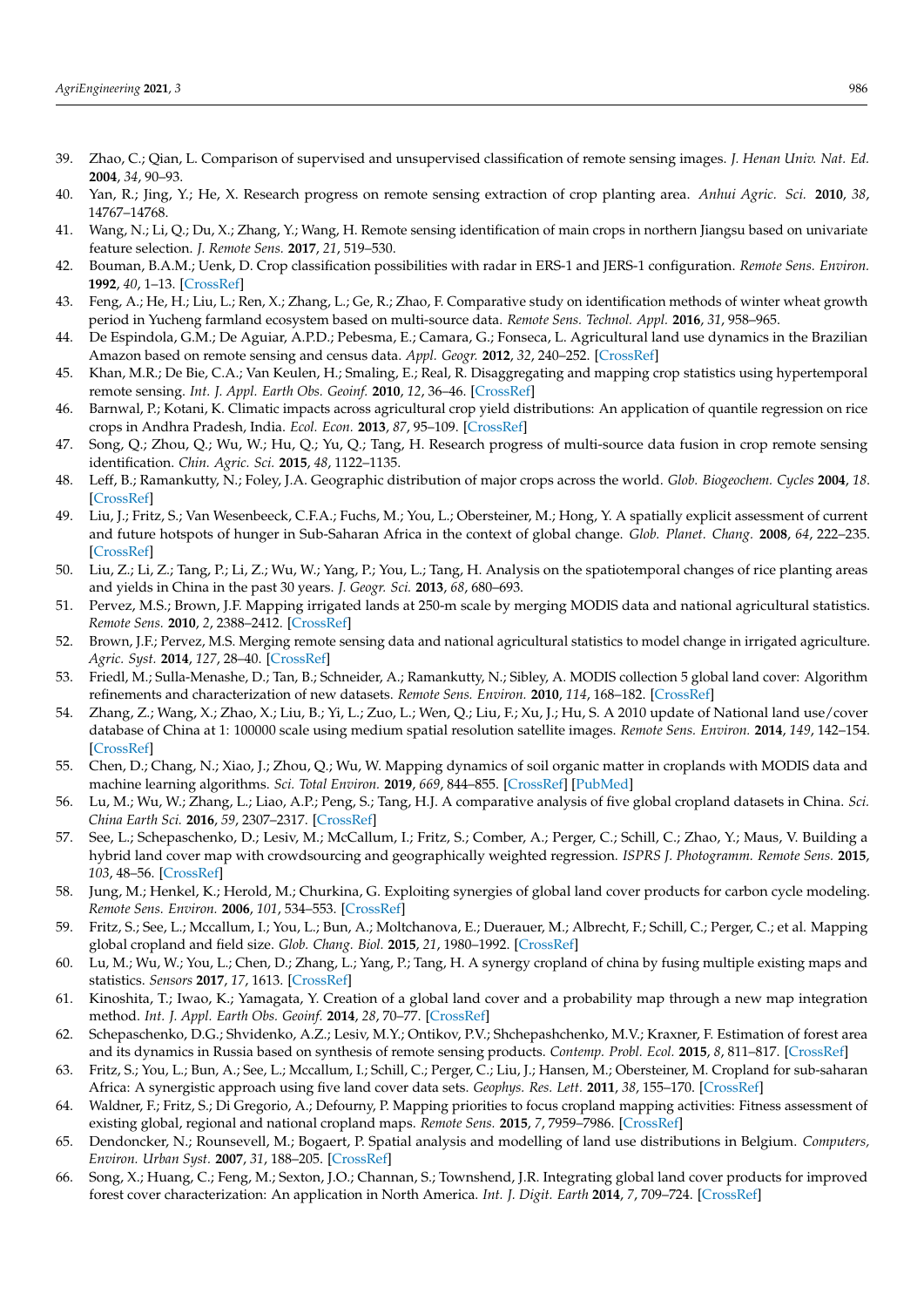- <span id="page-16-0"></span>67. Zhao, Y. *Principles and Methods of Remote Sensing Application Analysis*; Science Press: Beijing, China, 2013.
- <span id="page-16-1"></span>68. Lu, D.; Weng, Q. A survey of image classification methods and techniques for improving classification performance. *Int. J. Remote Sens.* **2007**, *28*, 823–870. [\[CrossRef\]](http://doi.org/10.1080/01431160600746456)
- <span id="page-16-2"></span>69. Mountrakis, G.; Im, J.; Ogole, C. Support vector machines in remote sensing: A review. *ISPRS J. Photogramm. Remote Sens.* **2011**, *66*, 247–259. [\[CrossRef\]](http://doi.org/10.1016/j.isprsjprs.2010.11.001)
- <span id="page-16-3"></span>70. Deng, N.; Tian, Y. *A New Method in Data Mining—Support Vector Machines*; Science Press: Beijing, China, 2004.
- <span id="page-16-4"></span>71. Baumann, M.; Ozdogan, M.; Kuemmerle, T.; Wendland, K.J.; Esipova, E.; Radeloff, V.C. Using the Landsat record to detect forest-cover changes during and after the collapse of the Soviet Union in the temperate zone of European Russia. *Remote Sens. Environ.* **2012**, *124*, 174–184. [\[CrossRef\]](http://doi.org/10.1016/j.rse.2012.05.001)
- <span id="page-16-5"></span>72. Kaya, G.T. A hybrid model for classification of remote sensing images with linear SVM and support vector selection and adaptation. *IEEE J. Sel. Top. Appl. Earth Obs. Remote Sens.* **2013**, *6*, 1988–1997. [\[CrossRef\]](http://doi.org/10.1109/JSTARS.2012.2233463)
- <span id="page-16-6"></span>73. Breunig, F.M.; Galvao, L.S.; Formaggio, A.R.; Epiphanio, J.C.N. Classification of soybean varieties using different techniques: Case study with Hyperion and sensor spectral resolution simulations. *J. Appl. Remote Sens.* **2011**, *5*, 053533. [\[CrossRef\]](http://doi.org/10.1117/1.3604787)
- <span id="page-16-7"></span>74. Jin, N.; Tao, B.; Ren, W.; Feng, M.; Sun, R.; He, L.; Zhuang, W.; Yu, Q. Mapping Irrigated and Rainfed Wheat Areas Using Multi-Temporal Satellite Data. *Remote Sens.* **2016**, *8*, 207. [\[CrossRef\]](http://doi.org/10.3390/rs8030207)
- <span id="page-16-8"></span>75. Guo, L.; Tang, J.; Mi, S.; Zhang, C.; Zhao, L. Research progress on remote sensing image fusion classification methods based on support vector machines. *Anhui Agric. Sci.* **2010**, *17*, 9235–9238.
- <span id="page-16-10"></span>76. Liu, Y. Research on Land Cover Classification Method Based on Semi-Supervised Integrated Support Vector Machine. Ph.D. Thesis, Graduate University of Chinese Academy of Sciences (Northeast Institute of Geography and Agroecology), Beijing, China, 2013.
- 77. Bigdeli, B.; Samadzadegan, F.; Reinartz, P. A Multiple SVM System for Classification of Hyperspectral Remote Sensing Data. *J. Indian Soc. Remote Sens.* **2013**, *41*, 763–776. [\[CrossRef\]](http://doi.org/10.1007/s12524-013-0286-z)
- <span id="page-16-9"></span>78. Tuia, D.; Muñoz-Marí, J.; Kanevski, M.; Camps-Valls, G. Structured Output SVM for Remote Sensing Image Classification. *J. Signal Process. Syst.* **2011**, *65*, 301–310. [\[CrossRef\]](http://doi.org/10.1007/s11265-010-0483-8)
- <span id="page-16-11"></span>79. Jia, K.; Li, Q.; Tian, Y.; Wu, B. Research progress in remote sensing image classification methods. *Spectrosc. Spectr. Anal.* **2011**, *10*, 2618–2623.
- <span id="page-16-12"></span>80. Shoemaker, D.A.; Cropper, W.P. Application of remote sensing, an artificial neural network leaf area model, and a process-based simulation model to estimate carbon storage in Florida slash pine plantations. *J. For. Res.* **2010**, *21*, 171–176. [\[CrossRef\]](http://doi.org/10.1007/s11676-010-0027-x)
- 81. Zhang, H. Research on Remote Sensing Image Classification Based on BP Neural Network. Ph.D. Thesis, Shandong Normal University, Jinan, China, 2013; p. 81.
- <span id="page-16-13"></span>82. Zhao, J. Research on Remote Sensing Image Land Cover Classification Based on BP Artificial Neural Network. Ph.D. Thesis, China University of Geosciences, Wuhan, China, 2010.
- 83. Jiang, J. Research on High-Resolution Remote Sensing Image Classification Based on BP Neural Network. Ph.D. Thesis, Capital Normal University, Beijing, China, 2011.
- 84. Liu, X. Research on Remote Sensing Image Classification Based on Improved BP Neural Network. Ph.D. Thesis, Chang'an University, Xi'an, China, 2009.
- <span id="page-16-14"></span>85. Wang, C.; Wu, W.; Zhang, J. Remote sensing image classification method based on BP neural network. *J. Liaoning Tech. Univ. Nat. Sci. Ed.* **2009**, *1*, 32–35.
- <span id="page-16-15"></span>86. Zhang, R.; Wan, L.; Zhang, F.; Shi, Y. Research progress on remote sensing classification methods of land use. *South North Water Divers. Water Sci. Technol.* **2006**, *2*, 39–42.
- <span id="page-16-16"></span>87. Chasmer, L.; Hopkinson, C.; Veness, T.; Quinton, W.; Baltzer, J. A decision-tree classification for low-lying complex land cover types within the zone of discontinuous permafrost. *Remote Sens. Environ.* **2014**, *143*, 73–84. [\[CrossRef\]](http://doi.org/10.1016/j.rse.2013.12.016)
- <span id="page-16-17"></span>88. Zhang, X. Implementation of Decision Tree Classifier and Its Application in Remote Sensing Image Classification. Ph.D. Thesis, Lanzhou Jiaotong University, Lanzhou, China, 2013.
- <span id="page-16-18"></span>89. Gislason, P.O.; Benediktsson, J.A.; Sveinsson, J.R. Random Forests for land cover classification. *Pattern Recognit. Lett.* **2006**, *27*, 294–300. [\[CrossRef\]](http://doi.org/10.1016/j.patrec.2005.08.011)
- <span id="page-16-19"></span>90. Fang, K.; Wu, J.; Zhu, J.; Xie, B. Research review of random forest methods. *Stat. Inf. Forum* **2011**, *26*, 32–38.
- <span id="page-16-20"></span>91. Schultz, B.; Immitzer, M.; Formaggio, A.; Sanches, I.; Luiz, A.; Atzberger, C. Self-guided segmentation and classification of multi-temporal Landsat 8 images for crop type mapping in Southeastern Brazil. *Remote Sens.* **2015**, *7*, 14482–14508. [\[CrossRef\]](http://doi.org/10.3390/rs71114482)
- <span id="page-16-21"></span>92. Song, Q. Research on the Extraction Method of Crop Planting Structure Based on GF-1/WFV and Object-Oriented. Ph.D. Thesis, Chinese Academy of Agricultural Sciences, Beijing, China, 2016.
- <span id="page-16-22"></span>93. Huang, Z. Research on Multi-Scale Methods in Object-Oriented Image Analysis. Ph.D. Thesis, National University of Defense Technology, Zunyi, China, 2014.
- <span id="page-16-26"></span>94. Yi, L. Uncertainty Analysis of Object-Oriented Remote Sensing Image Classification. Ph.D. Thesis, Wuhan University, Wuhan, China, 2011.
- <span id="page-16-23"></span>95. Blaschke, T. Object based image analysis for remote sensing. *ISPRS J. Photogramm. Remote Sens.* **2010**, *65*, 2–16. [\[CrossRef\]](http://doi.org/10.1016/j.isprsjprs.2009.06.004)
- <span id="page-16-24"></span>96. Zhang, X.; Xiao, P.; Feng, X. Impervious surface extraction from high-resolution satellite image using pixel- and object-based hybrid analysis. *Int. J. Remote Sens.* **2013**, *34*, 4449–4465. [\[CrossRef\]](http://doi.org/10.1080/01431161.2013.779044)
- <span id="page-16-25"></span>97. Voltersen, M.; Berger, C.; Hese, S.; Schmullius, C. Object-based land cover mapping and comprehensive feature calculation for an automated derivation of urban structure types at block level. *Remote Sens. Environ.* **2014**, *154*, 192–201. [\[CrossRef\]](http://doi.org/10.1016/j.rse.2014.08.024)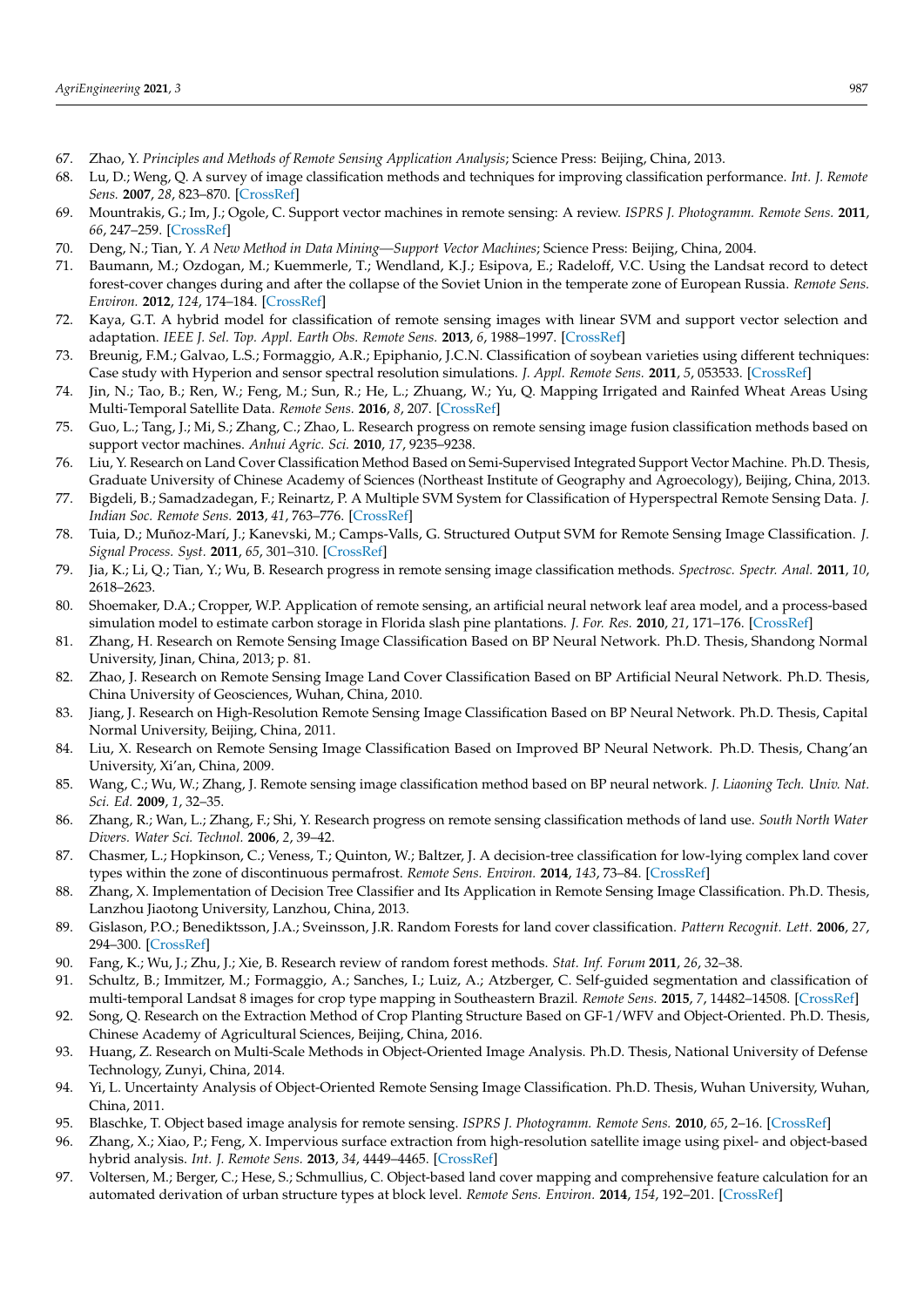- <span id="page-17-0"></span>98. Qin, Y.; Niu, Z.; Chen, F.; Li, B.; Ban, Y. Object-based land cover change detection for cross-sensor images. *Int. J. Remote Sens.* **2013**, *34*, 6723–6737. [\[CrossRef\]](http://doi.org/10.1080/01431161.2013.805282)
- <span id="page-17-1"></span>99. Xing, C. Hyperspectral Remote Sensing Image Classification Based on Deep Learning. Ph.D. Thesis, China University of Geosciences, Wuhan, China, 2016.
- <span id="page-17-2"></span>100. Zuo, Y. Remote Sensing Image Classification Based on Active Deep Learning. Ph.D. Thesis, Yanshan University, Qinhuangdao, China, 2016.
- <span id="page-17-3"></span>101. Li, W.; Wu, G.; Zhang, F.; Du, Q. Hyperspectral Image Classification Using Deep Pixel-Pair Features. *IEEE Trans. Geosci. Remote Sens.* **2017**, *55*, 844–853. [\[CrossRef\]](http://doi.org/10.1109/TGRS.2016.2616355)
- <span id="page-17-5"></span>102. Wang, L.; Zhang, J.; Liu, P.; Choo, K.R.; Huang, F. Spectral–spatial multi-feature-based deep learning for hyperspectral remote sensing image classification. *Soft Comput.* **2017**, *21*, 213–221. [\[CrossRef\]](http://doi.org/10.1007/s00500-016-2246-3)
- <span id="page-17-4"></span>103. Zhou, X.; Li, S.; Tang, F.; Qin, K.; Hu, S.; Liu, S. Deep Learning with Grouped Features for Spatial Spectral Classification of Hyperspectral Images. *IEEE Geosci. Remote Sens. Lett.* **2017**, *14*, 97–101. [\[CrossRef\]](http://doi.org/10.1109/LGRS.2016.2630045)
- <span id="page-17-6"></span>104. Michez, A.; Piégay, H.; Lisein, J.; Claessens, H.; Lejeune, P. Classification of riparian forest species and health condition using multi-temporal and hyperspatial imagery from unmanned aerial system. *Environ. Monit. Assess.* **2016**, *188*, 146. [\[CrossRef\]](http://doi.org/10.1007/s10661-015-4996-2)
- <span id="page-17-7"></span>105. Yu, Q.; Shi, Y.; Tang, H.; Peng, Y.; Xie, A.; Liu, B.; Wu, W. eFarm: A Tool for Better Observing Agricultural Land Systems. *Sensors* **2017**, *17*, 453. [\[CrossRef\]](http://doi.org/10.3390/s17030453)
- <span id="page-17-8"></span>106. Li, B.; Liu, R.; Liu, S.; Liu, Q.; Liu, F.; Zhou, G. Monitoring of winter wheat coverage changes based on low-altitude drone remote sensing. *Trans. Chin. Soc. Agric. Eng.* **2012**, *28*, 160–165.
- <span id="page-17-9"></span>107. Tian, Z.; Fu, Y.; Liu, S.; Liu, F. A rapid classification method of crops based on low-altitude remote sensing by drones. *Trans. Chin. Soc. Agric. Eng.* **2013**, *7*, 109–116.
- <span id="page-17-10"></span>108. Zhang, Y.; Tao, P.; Liang, S.; Liang, W. Application of UAV remote sensing in forest resource survey. *J. Southwest For. Univ.* **2011**, *3*, 49–53.
- <span id="page-17-11"></span>109. Xu, H.; Ding, X.; Han, N.; Deng, J.; Wang, K. Preliminary study on geometric correction of remote sensing image of rotary-wing UAV. *Zhejiang J. Agric.* **2009**, *21*, 63–65.
- <span id="page-17-12"></span>110. Popescu, D.; Ichim, L. Aerial image segmentation by use of textural features. In Proceedings of the 20th International Conference on System Theory, Control and Computing (ICSTCC), Sinaia, Romania, 13–15 October 2016; pp. 721–726.
- <span id="page-17-13"></span>111. Jin, X.; Liu, S.; Baret, F.; Hemerlé, M.; Comar, A. Estimates of plant density of wheat crops at emergence from very low altitude UAV imagery. *Remote Sens. Environ.* **2017**, *198*, 105–114. [\[CrossRef\]](http://doi.org/10.1016/j.rse.2017.06.007)
- <span id="page-17-14"></span>112. Milas, A.S.; Arend, K.; Mayer, C.; Simonson, M.A.; Mackey, S. Different colours of shadows: Classification of UAV images. *Int. J. Remote Sens.* **2017**, *38*, 3084–3100. [\[CrossRef\]](http://doi.org/10.1080/01431161.2016.1274449)
- <span id="page-17-15"></span>113. Li, Y. Research on UAV/RS3D Image Pairing Forest Information Extraction Method. Master's Thesis, Beijing Forestry University, Beijing, China, 2016.
- <span id="page-17-16"></span>114. Zhang, C.; Qiao, M.; Liu, Z.; Jin, H.; Ning, M.; Sun, H. Optimization of texture feature scales for seed production corn field recognition based on UAV and satellite remote sensing images. *Trans. Chin. Soc. Agric. Eng.* **2017**, *33*, 98–104.
- <span id="page-17-17"></span>115. Zou, K.; Zhang, R.; Jiang, Y. Cotton field identification and area estimation based on drone imaging. *J. Shihezi Univ. Nat. Sci. Ed.* **2018**, *6*, 1–7.
- <span id="page-17-18"></span>116. Li, M.; Huang, Y.; Li, X.; Peng, D.; Xie, J. Rice planting information extraction based on UAV remote sensing images. *Trans. Chin. Soc. Agric. Eng.* **2018**, *34*, 108–114.
- <span id="page-17-19"></span>117. Dai, J.; Zhang, G.; Guo, P.; Zeng, T.; Cui, M.; Xue, J. Classification method of main crops in northern Xinjiang based on UAV remote sensing visible light images. *Trans. Chin. Soc. Agric. Eng.* **2018**, *34*, 122–129.
- <span id="page-17-20"></span>118. Xue, M.; Zhang, H.; Yang, J.; Li, X. Information extraction of terraces based on drone imagery and topographic index. *Comput. Appl. Res.* **2019**, *9*, 1–12.
- <span id="page-17-21"></span>119. Zarco-Tejada, P.J.; Diaz-Varela, R.; Angileri, V.; Loudjani, P. Tree height quantification using very high resolution imagery acquired from an unmanned aerial vehicle (UAV) and automatic 3D photo-reconstruction methods. *Eur. J. Agron.* **2014**, *55*, 89–99. [\[CrossRef\]](http://doi.org/10.1016/j.eja.2014.01.004)
- <span id="page-17-22"></span>120. Bendig, J.; Bolten, A.; Bennertz, S.; Broscheit, J.; Eichfuss, S.; Bareth, G. Estimating Biomass of Barley Using Crop Surface Models (CSMs) Derived from UAV-Based RGB Imaging. *Remote Sens.* **2014**, *6*, 10395–10412. [\[CrossRef\]](http://doi.org/10.3390/rs61110395)
- <span id="page-17-23"></span>121. Zhang, Q.; Qin, R.; Huang, X.; Fang, Y.; Liu, L. Classification of Ultra-High Resolution Orthophotos Combined with DSM Using a Dual Morphological Top Hat Profile. *Remote Sens.* **2015**, *7*, 16422–16440. [\[CrossRef\]](http://doi.org/10.3390/rs71215840)
- <span id="page-17-24"></span>122. Kim, G.H. Land Cover Classification with High Spatial Resolution Using Orthoimage and DSM Based on Fixed-Wing UAV. *J. Korean Soc. Surv. Geod. Photogramm. Cartogr.* **2017**, *35*, 1–10.
- <span id="page-17-25"></span>123. Nevalainen, O.; Honkavaara, E.; Tuominen, S.; Viljanen, N.; Hakala, T.; Yu, X.; Hyyppä, J.; Saari, H.; Pölönen, I.; Imai, N.; et al. Individual Tree Detection and Classification with UAV-Based Photogrammetric Point Clouds and Hyperspectral Imaging. *Remote Sens.* **2017**, *9*, 185. [\[CrossRef\]](http://doi.org/10.3390/rs9030185)
- <span id="page-17-26"></span>124. Yang, M.; Huang, K.; Kuo, Y.; Tsai, H.; Lin, L. Spatial and Spectral Hybrid Image Classification for Rice Lodging Assessment through UAV Imagery. *Remote Sens.* **2017**, *9*, 583. [\[CrossRef\]](http://doi.org/10.3390/rs9060583)
- <span id="page-17-27"></span>125. Zisi, T.; Alexandridis, T.; Kaplanis, S.; Navrozidis, I.; Polychronos, V. Incorporating Surface Elevation Information in UAV Multispectral Images for Mapping Weed Patches. *J. Imaging* **2018**, *4*, 132. [\[CrossRef\]](http://doi.org/10.3390/jimaging4110132)